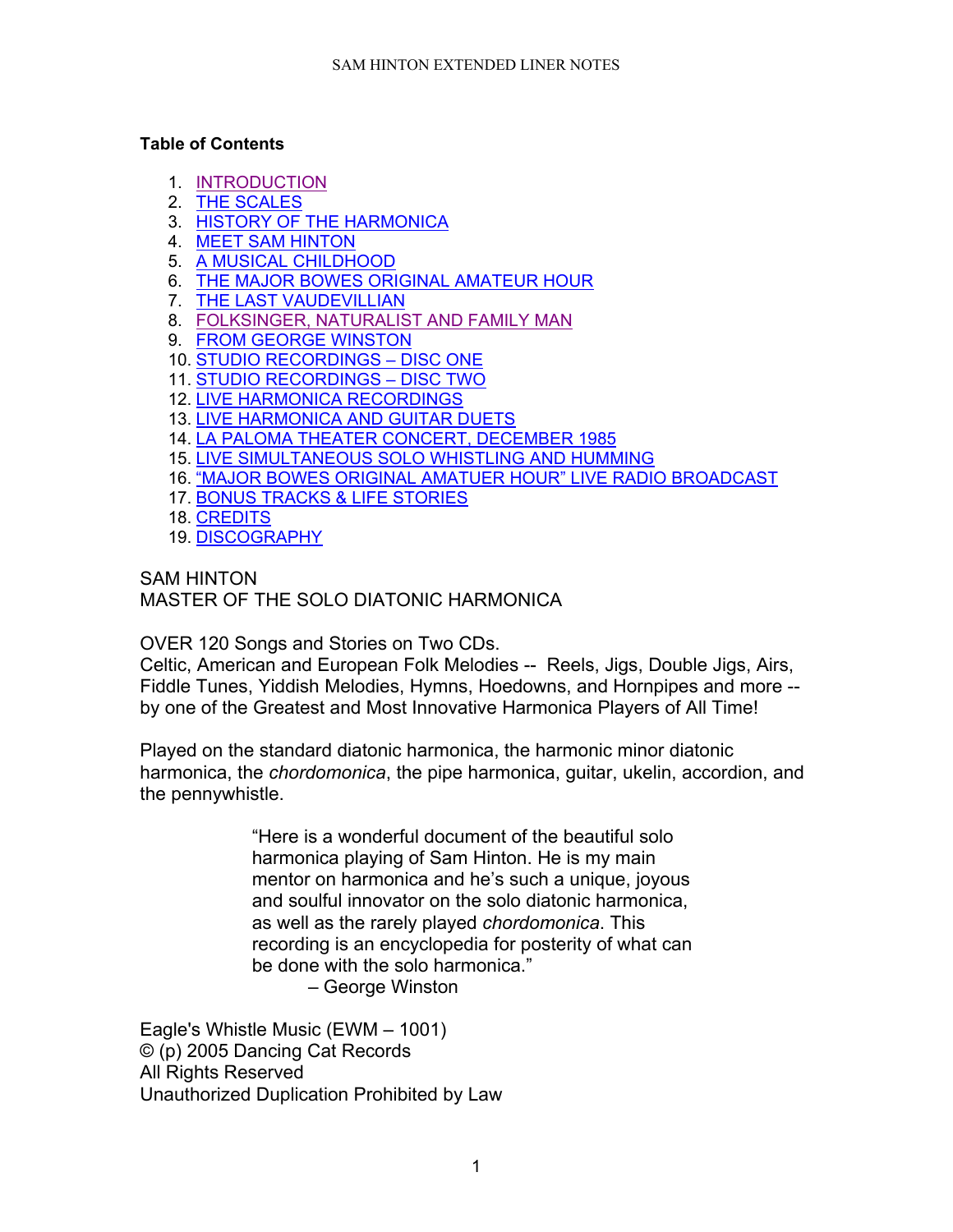#### SAM HINTON EXTENDED LINER NOTES

Made in the USA Produced by George Winston and Adam Miller

## <span id="page-1-0"></span>**INTRODUCTION**

[Sam Hinton](http://www.samhinton.org/) is perhaps the greatest solo diatonic, non-blues (first position) harmonica player of all time. A longtime resident of La Jolla, California, Sam is a man of many talents. An accomplished aquariologist, author, calligrapher, educator, folklorist, cartoonist, and illustrator, he is also one of the most respected folksingers in the world, and has recorded some 13 solo albums.

. Yet not many people living outside of southern California have heard of Sam Hinton. And fewer still have ever heard Sam's truly amazing harmonica playing. Of the some 200 songs Sam recorded commercially between 1947 and 1992, only two tracks contain any harmonica playing. Three obscure, long out-of-print 33 1/3 rpm records from the 1962 National Folk Festival, the 1963 Newport Folk Festival, and the 1974 San Diego Folk Festival, contain a few live tracks of Sam executing breathtakingly beautiful harmonica and *chordomonica* solos.

Over the course of three decades, Lou Curtiss, the proprietor of Folk Arts Rare [Records,](http://www.gothere.org/ShowBusiness.asp?IdNum=15) has produced a local folk music festival, annually, in San Diego, California. Sam Hinton has performed almost every year since its inception. And in the vaults in the back room of his store, among the thousands of tapes and discs, Lou still has dozens of carefully preserved reel-to-reel tapes of many of Sam's live performances. In May 2000, I spent a week in the vaults of Folk Arts Rare Records, crouching in the shadows of the towering, looming, floor-to-ceiling record shelves stuffed full of irreplaceable tapes, 33s and 78s. There, with a DAT deck balanced on an upside-down waste paper basket, Lou and I transferred all the tapes of Sam concerts.

The stunning harmonica music on this CD set is unlike anything ever recorded by any other harmonica player. Many of the solo harmonica performances on this album were recorded in the studio when Sam Hinton was well into his 80's, after he'd been playing the harmonica for three-quarters of a century. Although the recording quality on some of the live concert tracks leaves something to be desired, I'm sure the listener will agree - the performances are outstanding and singularly unique.

# <span id="page-1-1"></span>**THE SCALES**

Most 21st century listeners are familiar with an African-American diatonic harmonica style called "cross-harp" or "second position." This technique -- where the harmonica is played a fifth interval above the key stamped on the harmonica -- is employed universally throughout American Blues, Country, Cajun, and Rock. In the cross-harp technique, a C major diatonic harmonica is used to play a song in the key of G major. Ironically, the earliest recorded example of cross-harp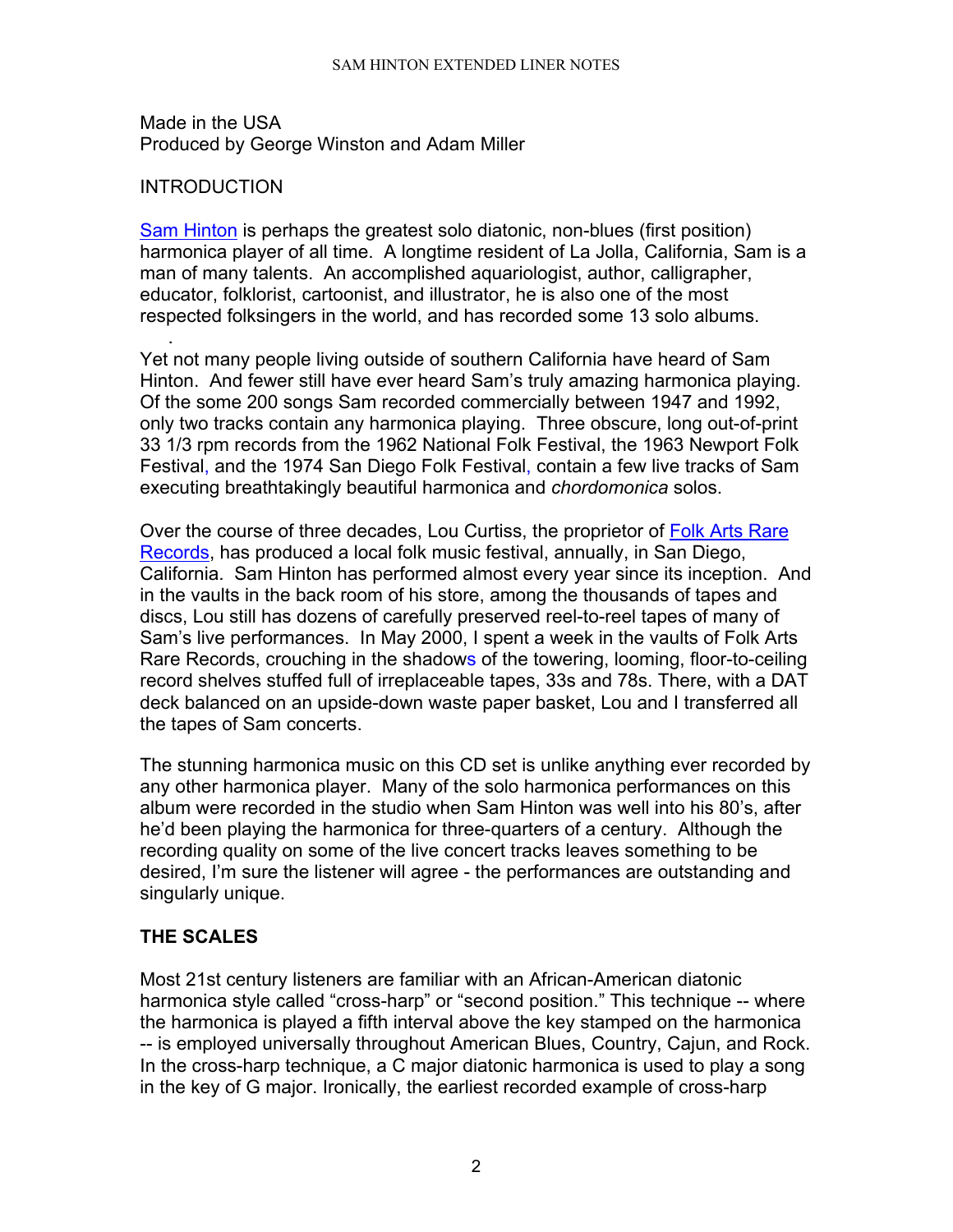playing is on a December 1923, Okeh 78 rpm of "Rain Crow Bill" by a white harmonica player named Henry Whitter.

Sam Hinton plays what he calls "square style harmonica," better known as "first position" or "straight harp" -- playing the melody in the key that's stamped on the side of the harmonica. That is to say, a C major diatonic harmonica would be used to play a song in the key of C major.

The [major diatonic scale](http://www.andymilne.dial.pipex.com/Diatonic.shtml) for "straight harp" consists of seven notes which are familiar to most people's ears. To hear the diatonic scale, sit at the piano keyboard, start on the C key and play the next six white keys going up the scale: "do-re-mi-fa-so-la-ti."

To hear the diatonic scale employed for the "cross-harp" style, sit at the piano keyboard, start on the G key and play the next six white keys going up the scale. In this scale, which is known as the ["mixolydian mode,](http://chrisjuergensen.com.hosting.domaindirect.com/modes_4_mixolydian.htm)" the seventh note of the scale is flatted.

The [chromatic scale](http://www.songtrellis.com/soundstor/12tonede.mid) is probably less familiar to non-musicians. To hear the chromatic scale, start on the C key and play the next eleven black *and* white keys going up the scale.

# <span id="page-2-0"></span>**HISTORY OF THE HARMONICA**

The history of the harmonica and the accordion are forever intertwined. Both instruments began being mass-produced in Europe in the mid-1800's. Both instruments belong to the family of *[aerophones](http://www.geidai.ac.jp/%7Eodaka/gcat/english/aerophones.html)* and are sounded by a so-called "free reed" -- a metal tongue that is affixed over a specifically sized aperture in a metal frame and vibrated by air pressure from a bellows or breath. Unlike the "beating reed" of the clarinet, the free reed is made exactly the same width as the hole, so it's free to move back and forth through the hole without being stopped by its edges. The pitch of each free reed is determined by its length and thickness.

The Italian name for the accordion is *fisarmonica* -- a word derived from the Greek words *physa*, which means bellows, and *harmonikos,* which means harmonic. Like the saxophone (which was invented in 1840) the harmonica and accordion are relatively new instruments compared to flutes, violins or brass. Again, like the saxophone, it was not until nearly a century after its invention that a definitive solo style of playing emerged, especially in the hands of African-American virtuosos.

The saxophone found a solo voice in jazz music in the mid-1920's in the playing of [Coleman Hawkins,](http://www.answers.com/topic/coleman-hawkins) whose style was expanded and evolved over the next few decades by such innovators as [Lester Young,](http://www.answers.com/Lester%20Young) [Charlie Parker](http://www.answers.com/topic/charlie-parker) and [John Coltrane.](http://www.answers.com/john%20coltrane) Similarly, the harmonica found a solo voice in the same decade, in the hands of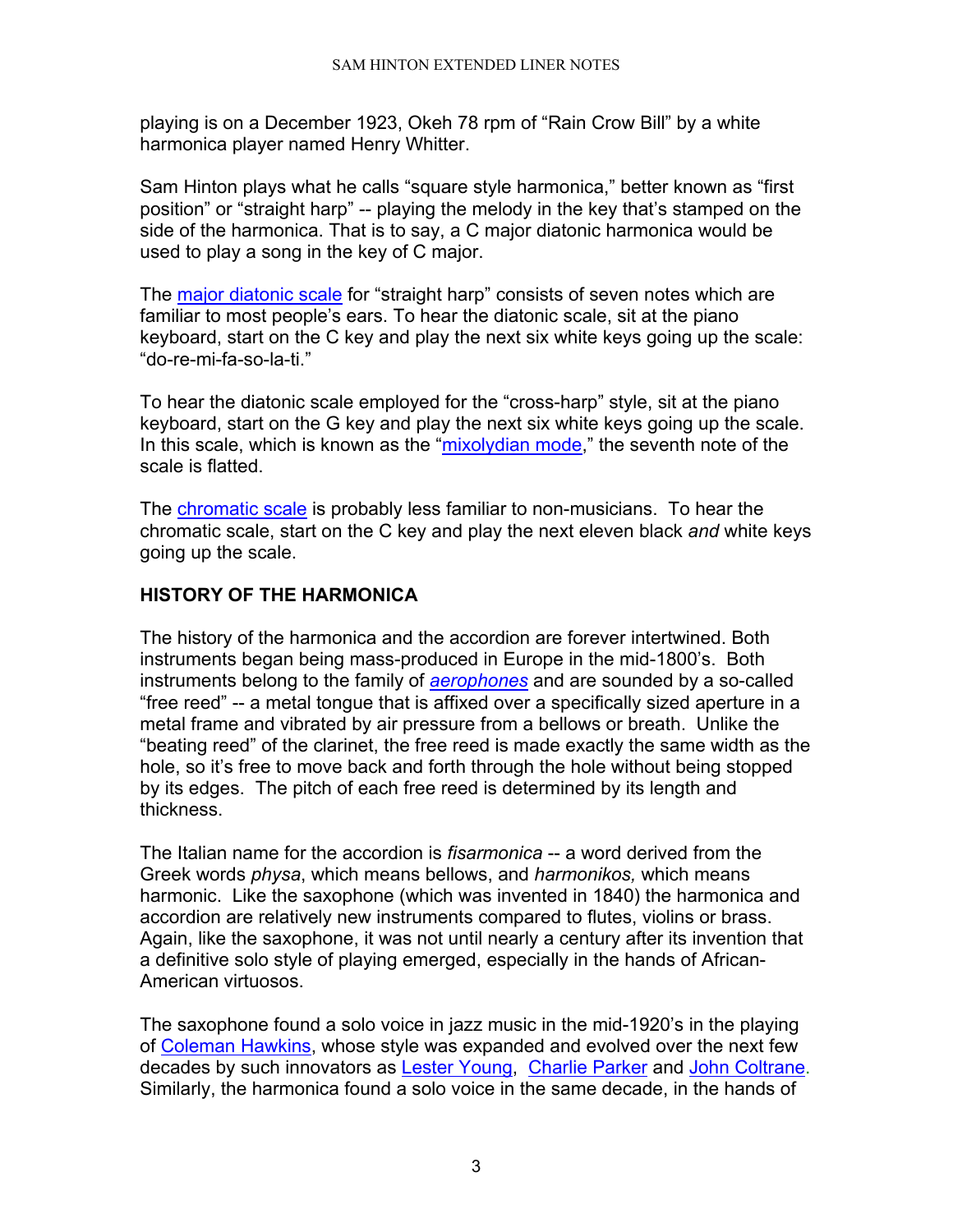such blues and old-time country harmonica virtuosos as [DeFord Bailey](http://www.pbs.org/deford/), Henry Whittier, El Watson, William McCoy, Kyle Wooten, Gwen Foster, Freeman Stowers, George "Bullet" Williams, Palmer McAbee, and Artelius Mistric. A generation later, their innovations were refined and developed by modern blues "cross-harp" masters including [Little Walter Jacobs](http://www.island.net/%7Eblues/little_w.html) , [Sonny Terry,](http://www.alligator.com/artists/bio.cfm?artistid=060) [John Lee](http://www.factmonster.com/ipka/A0780961.html)  [Williamson](http://www.factmonster.com/ipka/A0780961.html) (Sonny Boy Williamson l), [Rice Miller](http://www.sonnyboy.com/) (Sonny Boy Williamson II), [James Cotton](http://www.alligator.com/artists/bio.cfm?ArtistID=009) and [Paul Butterfield.](http://www.island.net/%7Eblues/butter.html)

The mouth organ of the Far East, the *sheng* (literally "sublime voice") is the ancient ancestor of the harmonica and the earliest free reed instrument. It probably originated in Southeast Asia around 3000 BC and later spread to China, Korea and Japan. It was first recorded in literature in 1100 BC. Beautifully lacquered *shengs* have been excavated from tombs in China dating back to the 5<sup>th</sup> century BC. By the 6<sup>th</sup> century AD, the *sheng* was being played across Central Asia and as far west as Persia.

\* \* \*

The sheng's sound chamber was originally made out of a gourd. The gourd has since been replaced by a lacquered bowl (made of wood, and more recently metal), from which projects a circular arrangement of 13-36 bamboo pipes. Inside each pipe there is an aperture at the lower end covered by a thin metal tongue - a free reed. The player covers a hole in the side of the bamboo pipe with his finger and blows into the mouthpiece, sounding the same note when blowing or drawing.

Although the *sheng* probably arrived in Europe centuries earlier, it was first mentioned by the French writer [Marin Mersenne](http://www.andrews.edu/%7Ecalkins/math/biograph/biomerse.htm) in 1636. In 1648, a *charivari* played a *sheng* for the amusement of [King Louis XIV.](http://www.royalty.nu/Europe/France/LouisXIV.html) The German violinist, Johann Wilde (the inventor of the nail violin), lived in St. Petersburg from 1741- 1764. During this period, he acquired *die liebliche Chineser Orgel* ("the charming Chinese organ,") and popularized it by playing it for the Russian Court Society. But the importance of the *sheng's* free reed was not fully realized until Father Pére Amiot, a Jesuit Missionary in China and the author the first European volume on Chinese musical instruments, sent several *shengs* to the minister of arts in Paris in 1777.

The *sheng* received much attention in St. Petersburg. There, the Danish physicist, [Christian Gottlieb Kratzenstein](ttp://www.ivh.au.dk/kollokvier/susan_splinter_06_05_04.dk.html) (1723-1795) heard Wilde's playing and became fascinated with *sheng*. He believed the free reed could revolutionize the organ. He told a St. Petersburg instrument maker named Kirsnik of his idea for installing free reed stops in small organs. Inspired by Wilde's suggestion, [Kirsnik](http://www.ksanti.net/free-reed/history/birth.html) built a full-scale organ register of free reeds that was used in the *orchestrion*, an organ designed by George Joseph Volger in 1792.

\* \* \*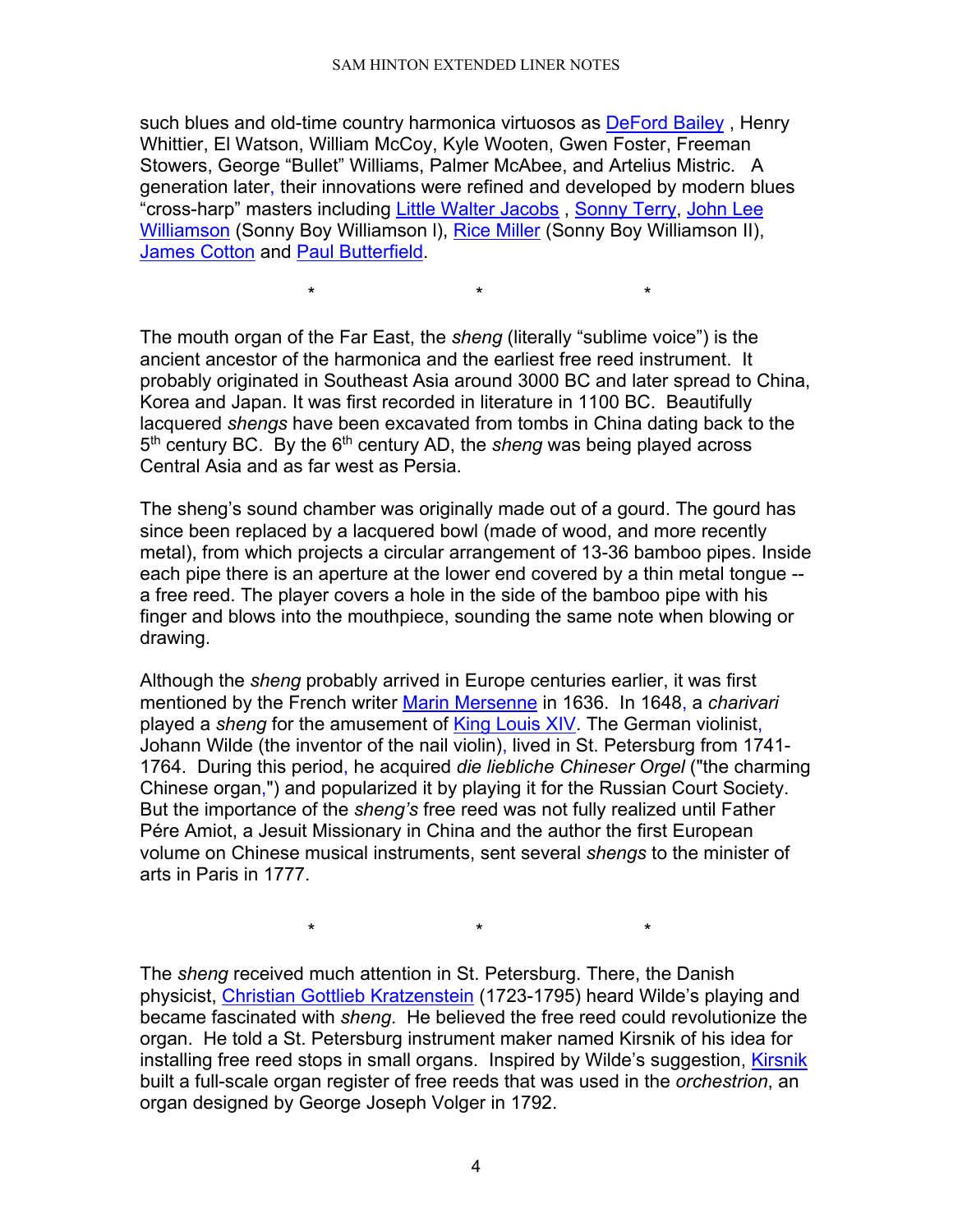It's hard to assess to what degree early harmonica and accordion inventors were influenced by existing instruments in which a metal tongue is plucked rather than blown -- specifically consider the Jew's harp (or *guimbarde*) and the African *sansa* or thumb-piano. In 1814 [Eschenbach,](http://www.musicofyesterday.com/DesktopDefault.aspx?tabindex=53&tabid=134&itemid=1875) a Bavarian instrument maker started experimenting with a keyboard version of the plucked reed, but, like other organ makers of his day, ultimately resorted to using a bellows.

The free reed organ came to be known as the "bellows harmonica." Up until this time the word "harmonica" had referred to the [Glass Harmonica](http://www.finkenbeiner.com/gh.html) an instrument invented by [Ben Franklin,](http://www.english.udel.edu/lemay/franklin/) and for which Mozart wrote Quintet K.617 in 1791. The Glass Harmonica isn't a harmonica at all, but rather a series of tuned glass bowls rotated on an axle by a treadle and are sounded by touching the rims of the bowls with a moistened finger.

Pipe organ designers eventually abandoned the idea of the free reed, but the principle was successfully employed by smaller keyboard instruments, such as the *Terpodion*, which was built by Joseph Buschmann, a famous instrument builder in Thuringia, Germany in 1816. Five years later, Buschmann's 16-year old son, Christian Freidrich Buschmann registered the first European patent for a single experimental free-reed mouth organ -- the first harmonica --, which he called the *aura* or *mundaeoline*. It was composed of a series of steel free reeds joined together horizontally, in small channels. It offered only blow notes and these were arranged chromatically.

Freidrich Buschmann told his brother that he had created, "…a new instrument that is truly remarkable. In its entirety it measures but four inches in diameter... but gives me twenty-one notes, and all the pianissimos and crescendos one could want without a keyboard, harmonies of six tones, and the ability to hold a note as long as one would wish to."

\* \* \* In 1822 Freidrich Buschmann added an expanding bellows to a small, portable, diatonic keyboard, with free reeds inside and called it a *handharmonika* or *handaeoline.* Seven years later a Viennese instrument maker named Cyrillus Damian patented a variation of Buschmann's "handaeoline", which he called the

"accordion."

Around 1826 a Bohemian instrument maker named [Richter](http://www.patmissin.com/ffaq/q36.html) developed a variation on Buschmann's mouth organ. Richter's design featured ten holes and twenty metal reeds, with separate blow and draw reed plates attached to either side of a cedar comb. Richter's tuning, using the seven-note diatonic scale -- and with the same fifth note of the scale occurring twice: on hole 3 blow and hole 2 draw - became the standard configuration for the modern ten-hole diatonic harmonica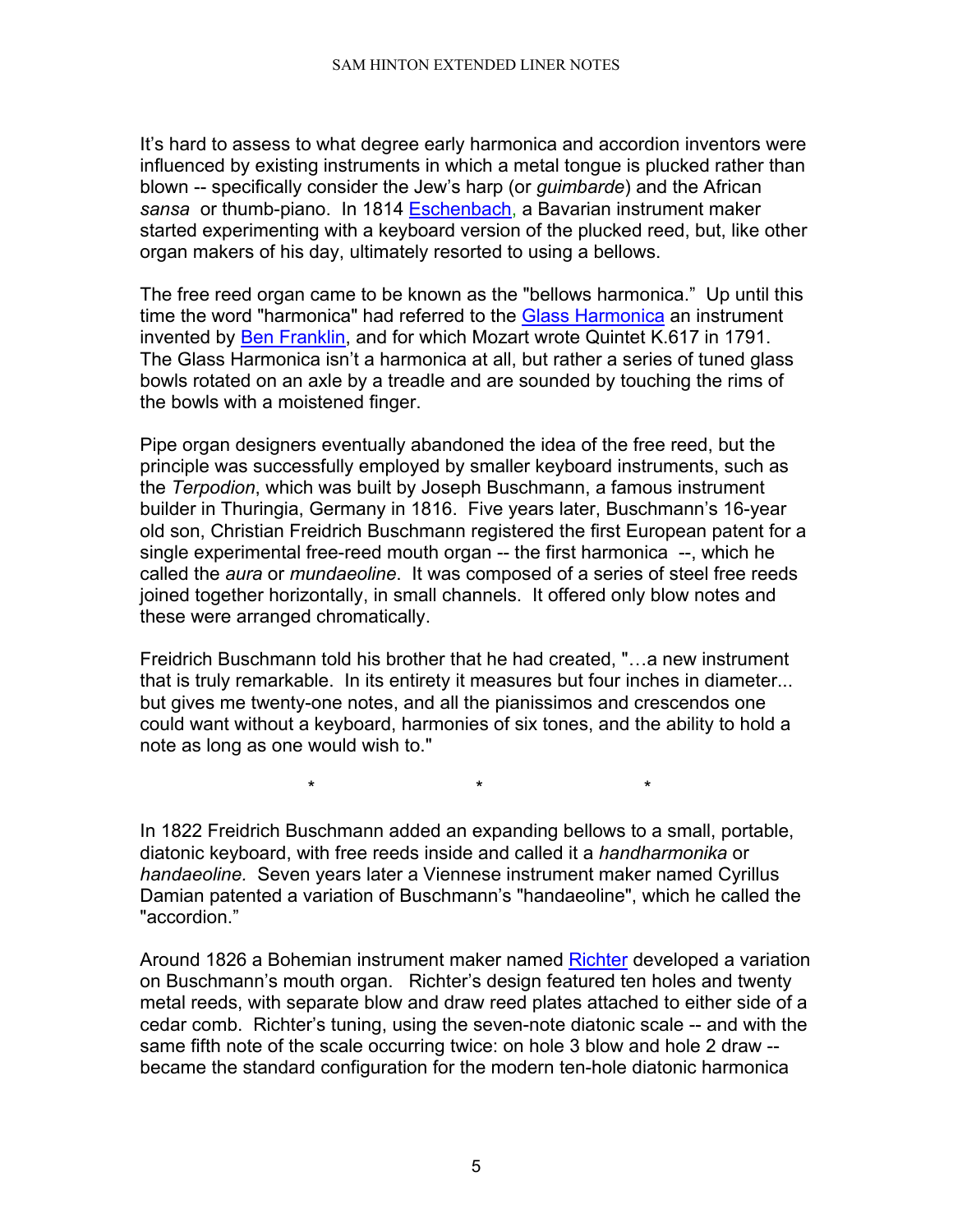and is still in use today. This instrument is capable of playing two chords: a tonic major chord on the blow, and the relative dominant seventh chord on the draw.

Christian Messner, clockmaker in Trossingen, Germany started a business building harmonicas by hand, with his cousin, Christian Weiss in 1827. In the early 1850s a young Trossingen clockmaker named [Matthias Hohner](http://www.hohnerusa.com/ahistory.htm) (1833- 1902) visited their factory and took a harmonica lesson from Christian Weiss. In 1857, at the age of 24, [Hohner](http://www.hohnerusa.com/ahistory.htm) ( opened his own harmonica factory and, using Richter's design, managed to produce some 650 instruments in his first year in business. These early harmonicas were made by hand and the combs were carved of wood.

An examination of many of the earliest pre-Hohner harmonicas at the harmonica museum in Trossingen reveal that the reeds were not made from wire hammered flat, but rather from wire rolled flat and then hand cut or filed to achieve the correct shape. The term, "hand hammered reeds" that one often finds printed on old harmonica covers probably refers to the reeds being riveted to the reedplates by hand hammering, rather than the actual hammering of the reed wire, itself.

\* \* \*

Hohner introduced the harmonica in Canada in 1857. Distribution in the United States began around 1860. President [Abraham Lincoln](http://www.whitehouse.gov/history/presidents/al16.html) is said to have carried a harmonica in his pocket during the Lincoln-Douglas debates in 1858. During the American Civil War the harmonica was a popular instrument among soldiers on both sides of the Mason-Dixon line. So great was the demand that for nearly a decade Hohner sold his products exclusively to the American market.

In 1878 a new invention, developed by Julius Berthold made it possible for metal reeds to be stamped out by machines, rather than by hand. By 1887 Hohner was producing more than one million harmonicas each year. Ten years later, production had tripled. By 1911 Hohner was making eight million harmonicas a year, and was the largest manufacturer of accordions in the world.

In the United States in 1923, a Philadelphia philanthropist named Albert Hoxie began organizing harmonica contests and harmonica bands, complete with full marching band uniforms. This resulted in a national harmonica craze. Even Boy Scouts could garner merit badges for achieving proficiency on the harmonica. By the end of the decade, Hohner's harmonica sales reached 25 million, worldwide.

In his book *[Harmonicas, Harps and Heavy Breathers](http://www.howlinwolf.com/articles/kim_field/kim_field.htm)*, Kim Fields succinctly observed, "Less than 200 years after its debut, the harmonica has become transcendent, arguably the most popular instrument in history. It has been to both poles, down the Amazon and to the summit of Mt. Everest. In its most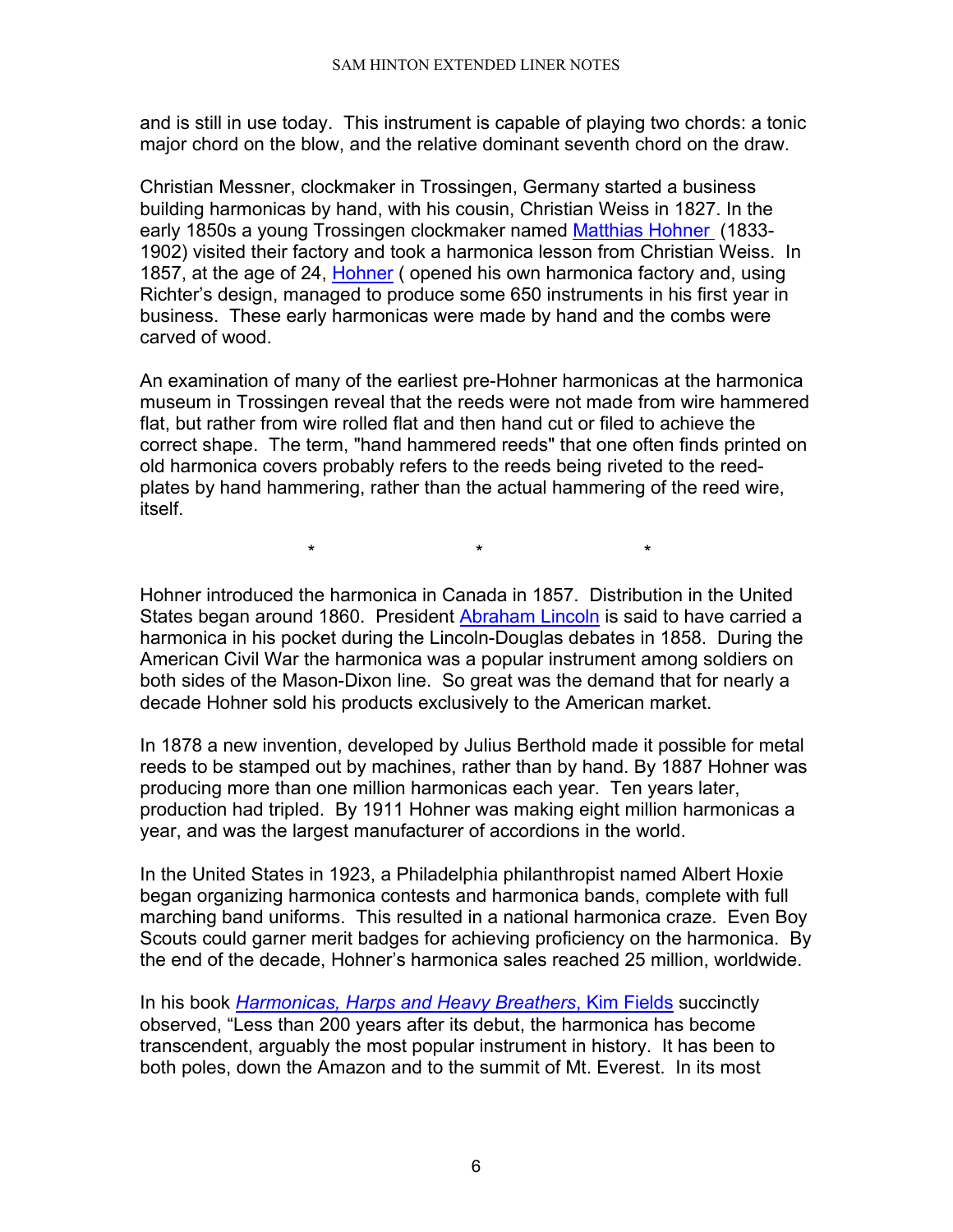spectacular field trip it became the first instrument to serenade us from outer space."

## <span id="page-6-0"></span>**MEET SAM HINTON**

In the 1920s J.W. Jenkins & Sons Music at 417 South Main Street was a popular music store in downtown Tulsa, Oklahoma. Arlie Cripe, the store manager, stocked a full line of Hohner harmonicas. One day in 1922, Nell Hinton, a local piano and elocution teacher, came into Jenkins Music with her five-year old son, Sam, and bought him a [Hohner "Marine Band" diatonic ten-hole harmonica](http://www.hohnerusa.com/hdiatonic.htm) . Nell loved to tell the story of how little Sam was already playing "Turkey in the Straw" before he was out of the building.

Nell Duffie Hinton (1888–1978) was a gifted pianist who shared her love of music with her children. She could improvise and play by ear, and her repertoire -- which was very eclectic for that time and place -- included, fiddle tunes, folk songs, ragtime, popular and classical music. She was raised in Gatesville, Texas and took piano lessons throughout her childhood. As a teenager, she had wanted to attend music school. Her parents, however, felt that a young "Suthren" lady should go to a finishing school and sent her to [Kidd Key College](http://www.tsha.utexas.edu/handbook/online/articles/view/KK/kbk2.html) in Denton, in northern Texas. At Kidd Key, she was selected to be the state representative piano soloist in Chautaqua, New York.

Sam Duffie Hinton was born in Tulsa, Oklahoma, on March 31 1917, the third of five children born to Nell and her husband Allan F. "Hint" Hinton (1886–1957.) Hint worked as a civil engineer and the family lived in a rented house on Tulsa's North Boston Street. Sam remembers, "We always had a piano in the house when I was growing up, but I never played anything I had to take lessons on."

In 1922, the Hinton family moved to a little yellow house at 512 South Zunis Street in Tulsa. Sam Hinton's childhood ambition was to learn every song he heard. (Today he has over 2,000 songs in his repertoire.) As a boy, the harmonica was his favorite instrument and he carried one with him wherever he went. "I would go to Jenkins Music and buy a new harmonica every month." he remembers. "They cost fifty cents apiece then."

When Sam was six, his teenage brother Allan brought Floyd Bowles, one of the boys in his Scout Troop, to the house. "I remember Allan or somebody got me to play the harmonica for Floyd. Floyd asked me: 'Don't you use your tongue?' And I said, 'What do you mean?' And Floyd demonstrated. Up until this time, I had just been blowing and drawing chords with the melody note on top. I didn't know about tongue blocking." (Tongue blocking is a harmonica technique in which you push your tongue up against the holes in the instrument to cover or "block" all but

\* \* \*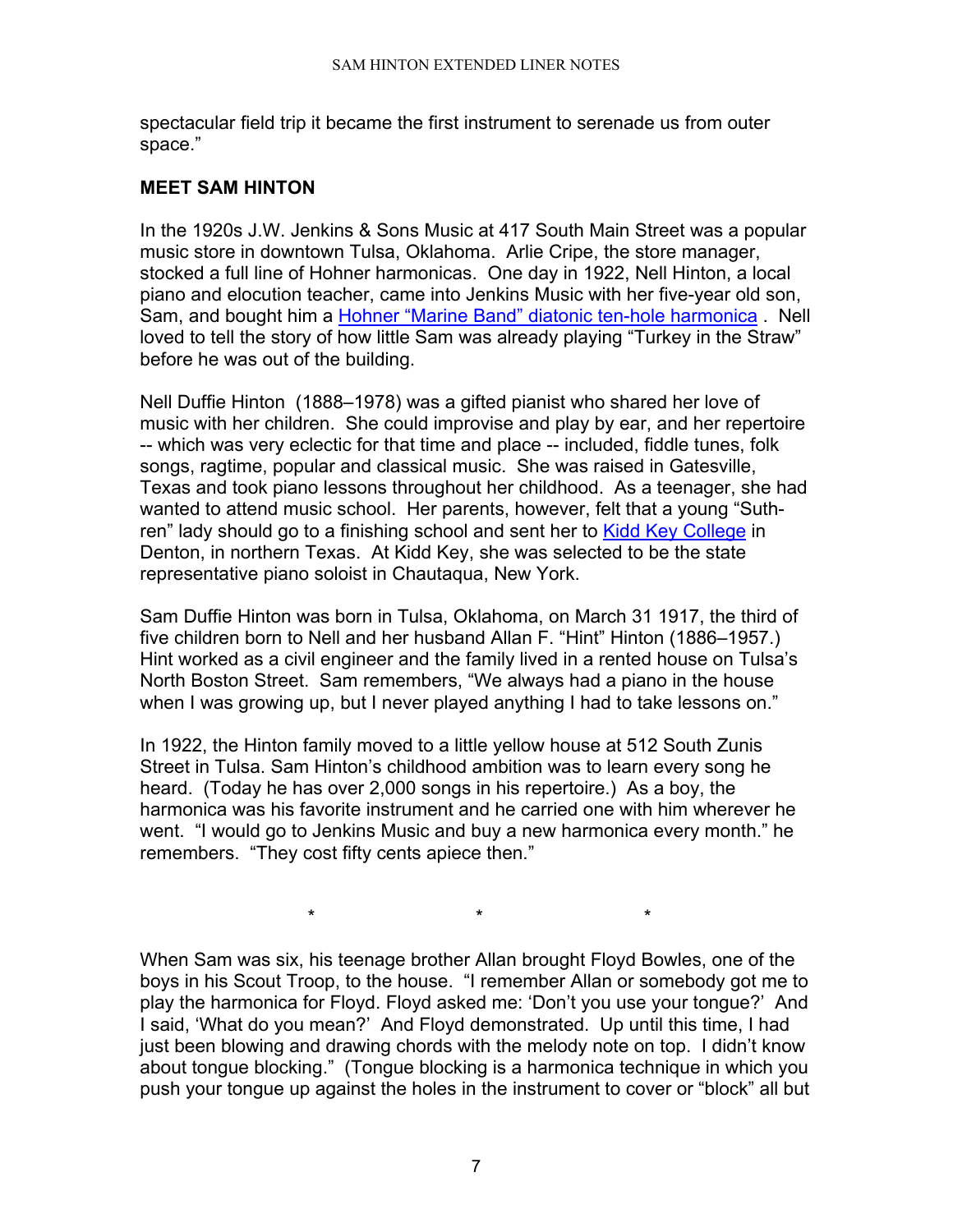the desired note, then, you remove the tongue to sound all of the notes in the chord.)

Sam remembers, "I used to have a recurring dream. I think it lasted just about through high school. I dreamed I could play the harmonica on just about anything including my own finger. I really enjoyed that dream."

In 1925 Sam's maternal grandfather, Matthew "Judge" Duffie (1861–1936) gave him a diatonic push button accordion for his eighth birthday. This instrument was capable of playing more than the two chords available on the ten-hole harmonica. "I fooled around and discovered the sub-dominant chord -- the G [major] chord in the key of D [major] -- on 'Home on the Range,' " says Sam.

While still in elementary school, Sam began performing in public, playing the button accordion, Jew's harp, harmonica and pennywhistle. He joined a local harmonica band at Jenkins Music Store. "They also had a fife and drum corps and I started to learn the fife." remembers Sam. "I was already playing the pennywhistle."

Shortly thereafter, he played his harmonica in a Saturday afternoon amateur contest at the Strand Theater in Tulsa and won three dollars. Although the Strand was in a rough part of town that his parents had forbidden him to visit, they were supportive of his winning the contest. As Sam remembers it, "They congratulated me. And they let me keep the three dollars!"

In the 1920s there was still quite a bit of [Vaudeville](http://english.cla.umn.edu/GraduateProfiles/KSurkan/4403/ville.html) in Tulsa and Sam saw a lot of performers. "I was always entranced by performers and performing," says Sam. "And I was never shy about it. I would do things in public that I really didn't know how to do."

Employing the tongue blocking technique, he would sound and hold the lowest blow-hole note on the instrument with the left hand side of his mouth, while simultaneously playing the blow-hole notes with the right hand side of his mouth until his breath ran out. As Sam explains, "It's what I call a 'bagpipe imitation,' using bugle calls as the melody -- bugles play only part of the scale and those notes are available as blow notes on the diatonic harmonica. Much later I discovered that one note -- the fifth tone in the diatonic scale -- is available as both a blow tone at hole three and a draw tone on hole two *[see diagram],* and I applied that to the fiddle tune, 'Bonaparte's Retreat,' which fiddlers often play with a drone effect on an open string." *(See disc two, tracks 26, 27 and 28, for three different versions of this tune.)*

Sam's interpretation of "Bonaparte's Retreat" features melody, rhythmic chords and Sam's marvelous invention of playing a drone note throughout the parts of the melody (listen for this on the first and third verses). Sam achieves this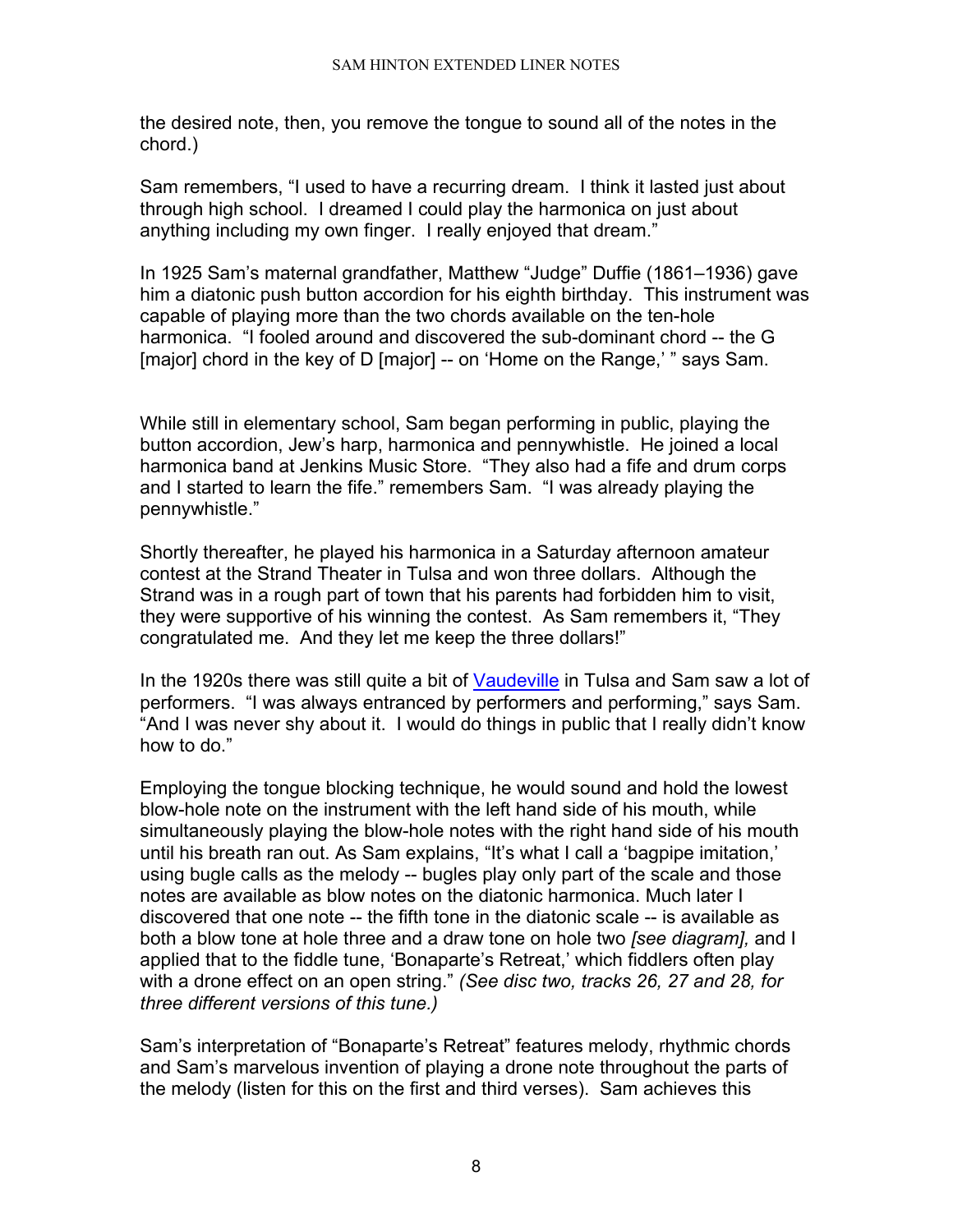technique by blocking the middle holes of the harmonica with his tongue, and playing the fifth note of the key -- the B flat note on an E flat diatonic harmonica - on the low end of the harmonica (on both the hole two blow note and the hole 3 draw note) all while playing the melody on the right side of his mouth. Listen for the rhythmic, pulsing breathing and the beautiful counter melody in the second verse.

# **Chart for the Standard Ten-Hole Diatonic Harmonica in the Key of C Major**

| Hole # | л | o | $\boldsymbol{\Lambda}$ | Ð | 6 | о | 9 |  |
|--------|---|---|------------------------|---|---|---|---|--|
| blow   | ٮ | G | ⌒                      |   | G |   | ີ |  |
| draw   |   | D |                        |   |   |   |   |  |

For his twelfth birthday, his older sister, Mary Jo (1909-1983), gave Sam a copy of *American Songbag*, [Carl Sandburg's](http://www.kirjasto.sci.fi/sandburg.htm) then new collection of American folksongs. "When I read *American Songbag*," says Sam, "that was when I first realized that what I did was 'folk' music."

# <span id="page-8-0"></span>**A MUSICAL CHILDHOOD**

A few months later, Sam's family moved further south to Crockett, a small town in east Texas. This area was rich in wildlife, the study of which, along with folk music, has been the dominant force in Sam's life. In Crockett, Sam heard music from the traditions of the Cajun French, the American West, the Anglo-Celtic mountain tradition of the Ozarks, and the black and white cultures of the American South. Sam befriended local black sharecroppers along Crockett's Hurricane Bayou and collected a number of African-American folksongs that became staples in his performance repertoire.

Sam wasn't exposed to many harmonica players in Tulsa or Crockett. Consequently, he developed his own original harmonica style, influenced by his mother's piano playing and the music of the diatonic accordion -- incorporating bass notes, chords and syncopation into his diatonic harmonica arrangements.

During summer vacations, Sam worked for the traveling carnivals and circuses that came through Crockett. Sam loved to help feed and carry water for the animals. And one can hear the echoes of the circus calliopes in Sam's harmonica playing -- especially on the pipe harmonica, which was invented by his friend, the late Ted Folsom. *(See "The Glendy Burke" on disc one, track 28; "Farewell to Whiskey" on disc one, track 29; "Some Folks Do" on disc one, track 31; and "Merry-Go-Round-Medley" on disc two, track 8.)*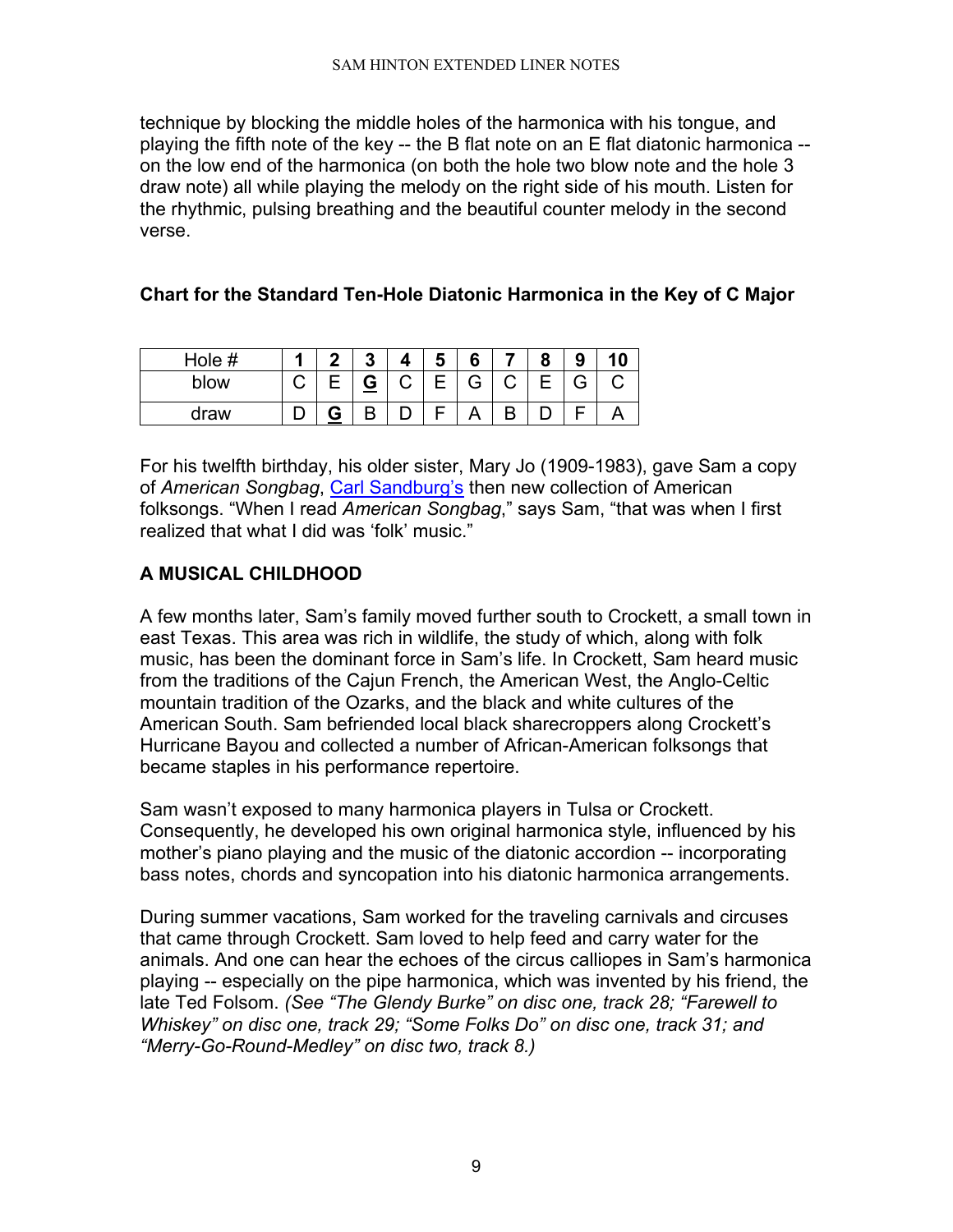In Crockett, Sam and his younger sisters, Nell (1919–1991) and Ann (1923-), sang in the local Methodist Church choir. "We went to both Sunday morning service and Sunday evening service," says Sam. "I liked the evening services better -- they sang mostly lighter things, gospel songs." *(See "Medley of Three Gospel Songs" on disc one, track 60.)*

Sam continued to perform at PTA meetings, church parties and dances, and to develop his harmonica and accordion styles. In 1934, at the age of 17, he graduated from Crockett High School. The following year he enrolled in Texas A&M College in College Station, Texas, majoring in Zoology. At the end of his freshman year, Rollins Colquitt, one of his dormitory roommates lent him an old six-string guitar.

Not unlike his unique harmonica style, Sam developed a highly original style of guitar picking as a result of his lack of exposure. "I had hardly heard any guitar players in Tulsa or Crockett," says Sam. "I went into a music store in Houston. I was lucky they gave me a book on fingerpicking. I'd be a flatpicker if I'd gotten the other kind of book!"

Sam lightly fingerpicks the guitar strings with his fingertips, while achieving a backbeat strum with the back of the nail of his middle finger. He uses few barré chords, favoring the open strings and the same kind of moving bass lines that populate his harmonica arrangements. *(See "Downfall of Paris" on disc two, track 38.)* His syncopated guitar style is immediately recognizable as his own. He mainly plays in the major keys of C, G, D, A and E; as well A minor, E minor, D minor. Sam uses a guitar capo to play in other keys.

According to Sam: "My mother loved to play ragtime, one of my favorite pieces was [Scott Joplin's 'Maple Leaf Rag.](http://music.minnesota.publicradio.org/features/9905_ragtime/index.shtml) That gave me the feeling, I think, for syncopation, but I didn't know that at the time. I think what I sensed in ragtime was that the left hand was doing a pretty steady beat, and the right hand was playing a lot of offbeat things. And I think that carried over into my voice as one part and the guitar as another, doing some offbeat things with one or the other."

Therein lies the essence of the musical duality of Sam Hinton, the solo performer: Sam, the accompanist, is always doing something a little different and complementary to what Sam, the performer, is doing. Whether he's accompanying his voice or harmonica with the guitar, or whistling and humming two parts simultaneously -- these two musical voices find a syncopated and joyful duet. And the fingerprint of this musical duality is consistent throughout his harmonica arrangements; the left side of his mouth is playing an accompaniment that is reminiscent of his guitar bass lines, while the right side of his mouth is playing the melody. (Sometimes there is even an audible *third* element in Sam's playing, such as a rhythm chord along with the melody and bass notes in his harmonica playing, or a bass line with the rhythm chords on the guitar when Sam is accompanying his harmonica.)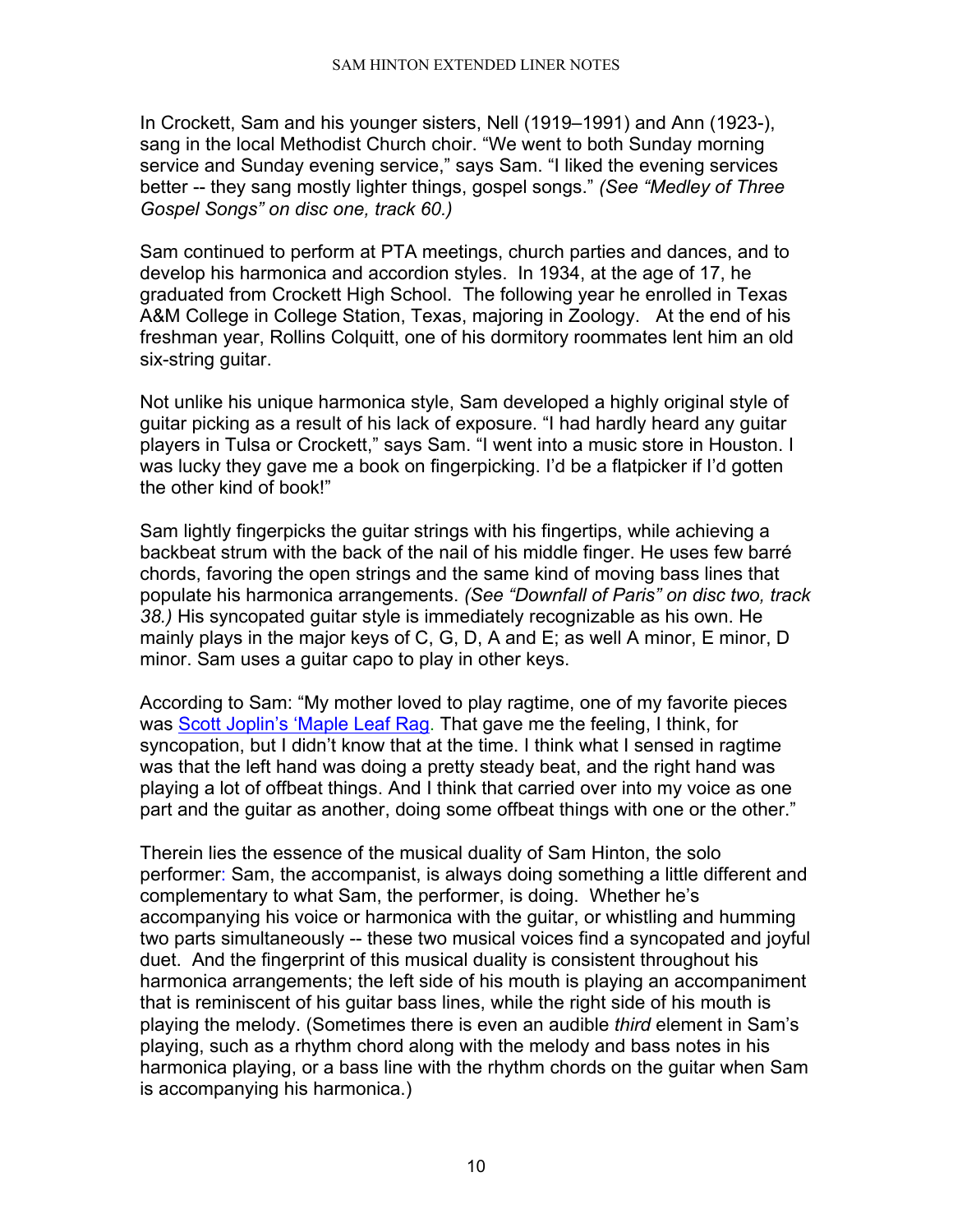Sam worked his way through college as a musician, sign-painter, calligrapher, scientific illustrator, and supplier of snake venom "By that time I had quite a repertoire of songs. I used to accompany myself on the two-key push button accordion, but that was limiting because I couldn't play minor pieces. So the guitar came as great liberator. I seemed to have developed a reputation for knowing a lot of songs. At the beginning of my second year at A&M I was invited by Professor J. Frank Dobie to give a program of East Texas folk songs at the University of Texas in for the [Texas Folklore Society.](http://www.texasfolkloresociety.org/) I've dated my professional folk singing career from that date."

"When I was at Texas A&M," Sam remembers, "I met a fellow who told me that once he'd been to a carnival and he saw a guy play a harmonica without using his hands, by sticking one end in his mouth – like a cigar. And I said, 'I don't believe it! Like this?' And I tried it, and it worked." This technique allows Sam to play a harmonica solo without using a harmonica rack, while accompanying himself on the guitar. *(See disc two, tracks 31-39.)*

\* \* \*

Sam explains, "To do this, I use the tongue blocking technique and move the harmonica around with my cheek muscles. I'd already learned to do a bass note and a chord -- the bass note on the left-hand side of the mouth -- while blocking the holes in the middle. Then I'd lift the tongue to get the chord in the middle, meanwhile playing the melody on the higher notes out of the right side of my mouth. It was pianist [George Winston](http://www.georgewinston.com/) who, many years later, first told me that this was a 'stride bass' technique*.*" Although other harmonica virtuosos, most notably DeFord Bailey, had played melody and rhythm chords, Sam was the first to create a technique that offered simultaneous melody, rhythm and alternating bass, as well. *(See "Ach, Du Lieber Augustin" on disc two, track 4; "Haste to the Wedding" on disc two, track 14; and "Simple Gifts" on disc two, track 43.)*

# <span id="page-10-0"></span>**THE MAJOR BOWES ORIGINAL AMATEUR HOUR**

In 1936, having completed his second year at Texas A&M, Sam hitchhiked north to join his family, who had recently relocated to Riverdale, Maryland, seven miles from Washington, DC. There had been a terrible automobile accident that had killed both Sam's bother Allan and Allan's young wife, Hattie Belle. Sam's mother had been in the car and the collision left her partially disabled for the rest of her life.

In Riverdale, Sam was reunited with his sisters Nell and Ann. There they formed The Texas Trio and began performing for tips in some of the F street saloons. Sam played guitar and they worked out a three-part harmony, singing both popular and folk songs. Sam remembers, "Dad was with us. I was 19, Nell was 17 and Ann was about 13." Sam's father championed his musical children and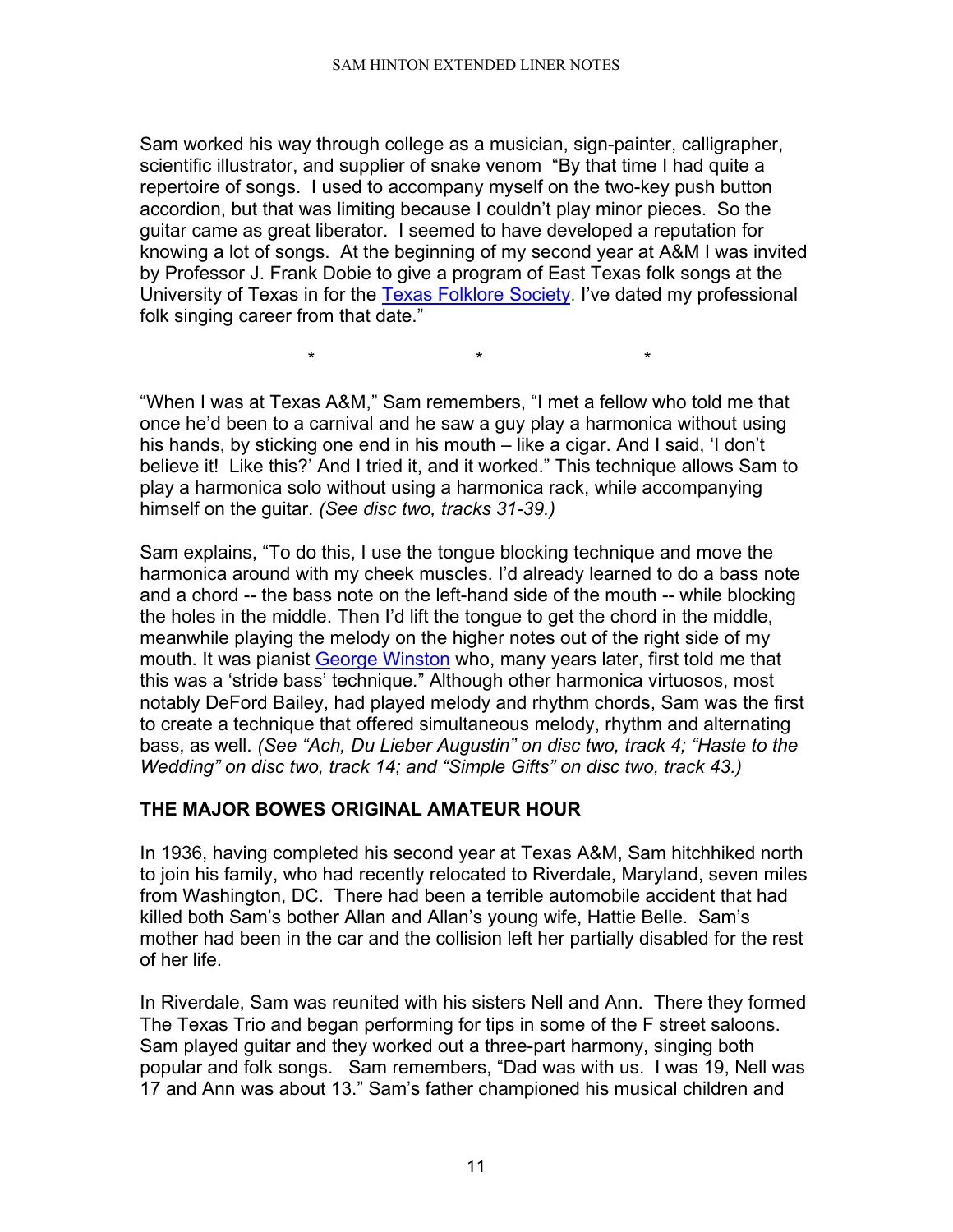was always willing to chauffeur them in the family car to and from their various gigs.

"At that time the most popular radio program in the country was the ["Major](http://www.old-time.com/commercials/the_original_amateur_hour.html)  [Bowes Original Amateur Hour"](http://www.old-time.com/commercials/the_original_amateur_hour.html) and Dad thought we ought to be on it," says Sam. In the spring of 1936 Hint wrote to the Major Bowes program on behalf of the Texas Trio.

\* \* \*

One cold morning in early February 1937, Hint and his wife drove their three youngest children to New York City for their audition at Major Bowes' Capitol Theater. Sam remembers, "The old guitar -- the one I 'borrowed' from my roommate at Texas A&M – came apart in the car; the bridge came off somewhere between Riverdale and Baltimore. My sister, Nell suggested that we go to the nearby home of one of her friends and borrow his guitar. Luckily he was home and suggested that instead of borrowing the guitar, we might buy it for five bucks. So we did."

At the Capitol Theater, a woman named Bessie Mack listened to The Texas Trio's rendition of "Buffalo Boy" in and decided to include them in the February 18, 1937 Thursday night Major Bowes broadcast. "On the broadcast I played seven instruments," Sam recalls. "Jew's harp, zither, ukelin [a hybrid instrument, part violin and part 'ukulele], accordion, harmonica, pennywhistle, and guitar."

It is remarkable to hear the recordings from this broadcast on disc two of this album. Sam displays his ease before an audience and his wit as he chats with master of ceremonies, "Major" Edward Bowes (1874-1946), and clearly demonstrates that he is an accomplished multi-instrumentalist. At age 19, he had already mastered the harmonica technique of simultaneously playing melody and "stride" bass, using only his cheek muscles to hold the instrument -- while playing accompaniment on the button accordion. One can hear the first-ever recorded example of stride bass on the harmonica in the opening bars of "Swanee River," before the piano accompaniment comes in. *(See disc two, track 59.)*

During the live, coast-to-coast broadcast, "The Major" announced that Sam was being hired to join one of the transcontinental performing units in Danville, Illinois. These units toured a series of one-night-stands in Vaudeville houses and movie theaters across the nation.

As Sam tells it, "Major Bowes did give me the job right then and there – right in the middle of the broadcast – and I left the next day. I was accepting it very happily; I was just delighted. I've often felt guilty about it because my sisters were too young to go on the road. I think they might have been terribly disappointed."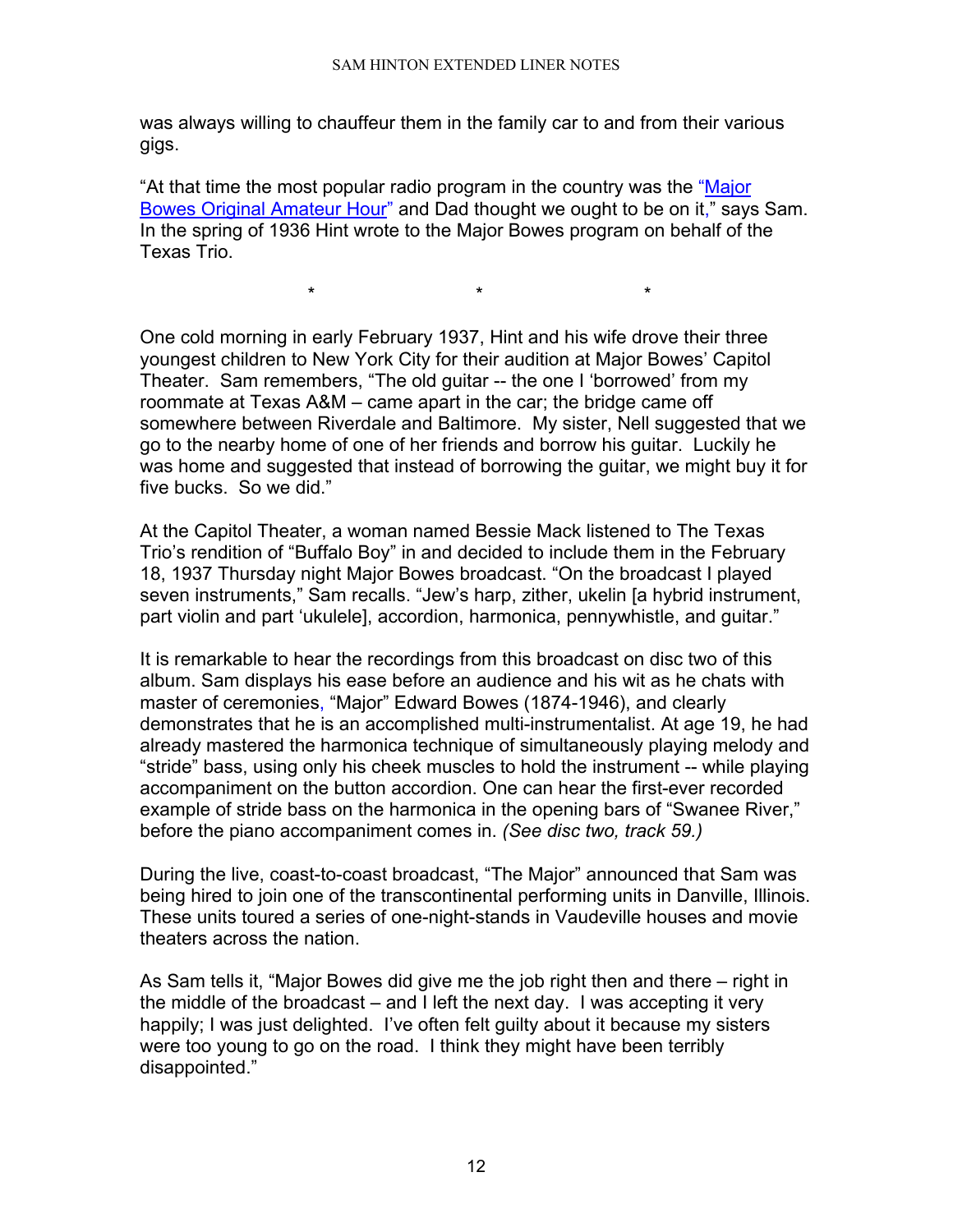# <span id="page-12-0"></span>**THE LAST VAUDEVILLIAN**

Thus began a two-year tour, which took Sam through all but two of the 48 continental United States. Within 43 days Sam had given over 150 performances with his "seven instruments." He was billed as "Texas Sam Hinton, Folksinger and Novelty Instrumentalist," years before the word "folksinger" came into popular usage. He received \$40 a week and sent a portion of his pay home to his parents. The job of stage manager was added to his duties and his pay was raised to \$50 a week.

One of the acts that toured with Sam in the transcontinental revue was the Mimicking Melodiers. In 1937, the Melodiers' guitarist, George "Russ" Russell, sold Sam a turn-of-the-century arched top Washburn guitar, which Sam has used on all of his recordings, including this album.

While Sam was on the road, the Department of the Interior relocated Sam's father to Glendale, in southern California. The Major Bowes tour finally came to Los Angeles, where, on the loading dock of the Orpheum Theater, Sam, the greatest stride harmonica player, met Thomas "Fats" Waller, the greatest stride pianist.

In Los Angeles, Sam left the Major Bowes units and enrolled in the University of California (UCLA). "I had never given up the idea of becoming a naturalist and doing something with animals and nature," Sam remembers.

In December of 1937, while studying zoology at UCLA, Sam met Leslie Forster, an artist, ceramicist, weaver, and classically trained professional violinist. Sam and Leslie have been happily married since 1940 and have spent the past 45 years at their coastal home in San Diego County. They have two children, Leanne, born in 1941, and Matt, born in 1946, as well as two granddaughters and one great-grandson.

Sam graduated from UCLA with a degree in zoology in 1941. For three years he was Director of the Palm Spring Desert Museum, and in 1944 he was hired as an Editor/Illustrator for the University of California Division of War Research in San Diego, California. He worked as the Director of the Aquarium-Museum at the University of California Scripps Institution of (Oceanography for nearly two decades.

In 1947 Sam recorded 54 songs for the Library of Congress in Washington DC. 48 of these songs are now available on [Bear Family Records BCD 16383](http://www.samhinton.org/ordering.html) (Germany). Sam's first commercial recording, "Old Man Atom" (aka: "The Talking Atomic Blues") -- the original, 1949 recording of that controversial folksong -- has been reissued on Bear Family Records BCD 16065 "Atomic Platters – Cold War Music from the Golden Age of Homeland Security (Germany)."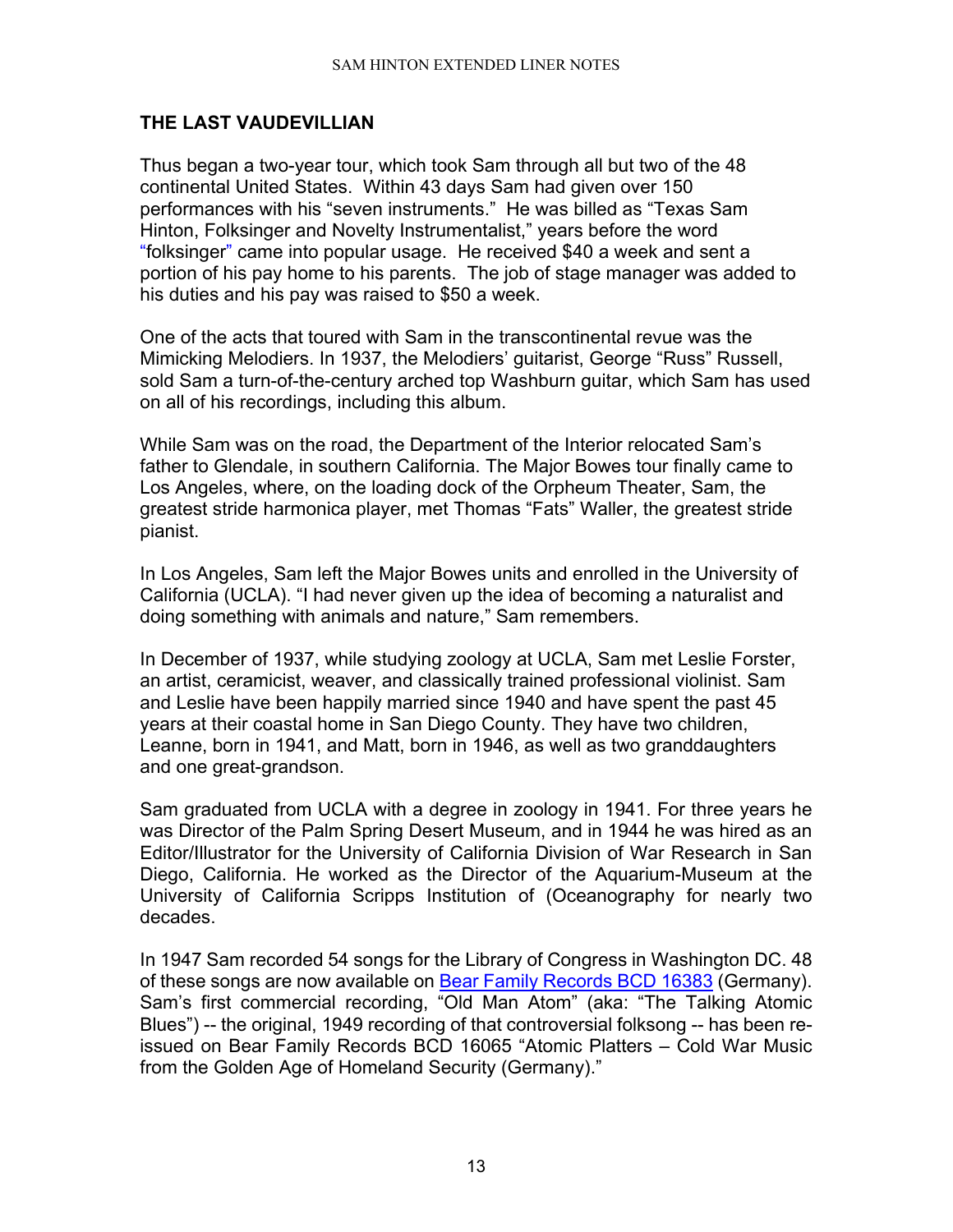In the early 1950's Sam had his own radio and television programs in San Diego, California. During the 1950's and 1960's Sam appeared at every major American folk festival, performing folksongs, as well as a few harmonica solos.

## <span id="page-13-0"></span>**FOLKSINGER, NATURALIST AND FAMILY MAN**

Throughout his career as a naturalist he has simultaneously worked as a part-time teacher of college-level courses in art, folklore, music, geography, science, and as a calligrapher and artist; and as a performer of folksongs for audiences of both children and adults. As an educator he regularly taught University of California courses for more than 35 years, and spent 16 years as Director of Relations with Schools for the University of California, San Diego.

In the early 1960's, the chromatic harmonica virtuoso Cham-Ber Huang, then an employee at the Hohner harmonica factory in Glen Allen, Virginia, invented a sixchord harmonica called the *chordomonica*. It has two buttons controlling metal sliders that open combinations of three sets of reeds. The C Major *chordomonica* can play the following chords: C major, F Major,  $GT<sup>th</sup>$ , F# diminished  $7<sup>th</sup>$ , A minor, and D minor 7th. This unique instrument is terribly obscure and hasn't been manufactured for decades. But Sam plays it masterfully and uses the six available chords to great effect on 12 of the tracks on this album. *(See "About the chordomonica" on disc one, track 16; "Morality Play in Four Tune Titles" on disc one, track 58; and "Fisher's Hornpipe" on disc two, track 15.)*

In 1980, Sam retired from his job at the University of California, devoting himself to performing full-time, and continuing to develop and refine his harmonica technique. For his annual Christmas Concert for the San Diego Folk Heritage group in 1985, Sam prepared a diatonic harmonica arrangement of the Shaker hymn, ["Simple Gifts,](http://www.freep.com/fun/music/qshaker11.htm)" which involved the simultaneous playing of melody and countermelody. Like the bagpipe-drone and the stride bass harmonica styles described earlier, simultaneous playing of melody and counterpoint melody on the diatonic harmonica is Sam's third major achievement in the advancement of first position diatonic harmonica technique. To do this, he plays melody on the right side of his mouth and a simultaneous counterpoint melody on the left side of his mouth. *(See "Mississippi Sawyer" on disc one, track 2; "Oh Dear, What Can the Matter Be?" on disc one, tracks 4 and 5; "Au Clair De La Lune" disc one, track 50; "Pufferbillies Round" on disc one, track 22; and "Simple Gifts" on disc two, track 43.)* This counterpoint technique has also been prominently used by the Japanese harmonica player Hidero Sato, on his 1984 album *Harmonica No Uta* (*Songs of Harmonica),* very often played in the Harmonic Minor Tuning or the Standard Major Tuning, to suit the traditional Japanese songs; and also occasionally by Howard Levy.

Until 1997, Sam worked as many as 120 days a year presenting grade school assembly programs. In the course of his long career he performed for over two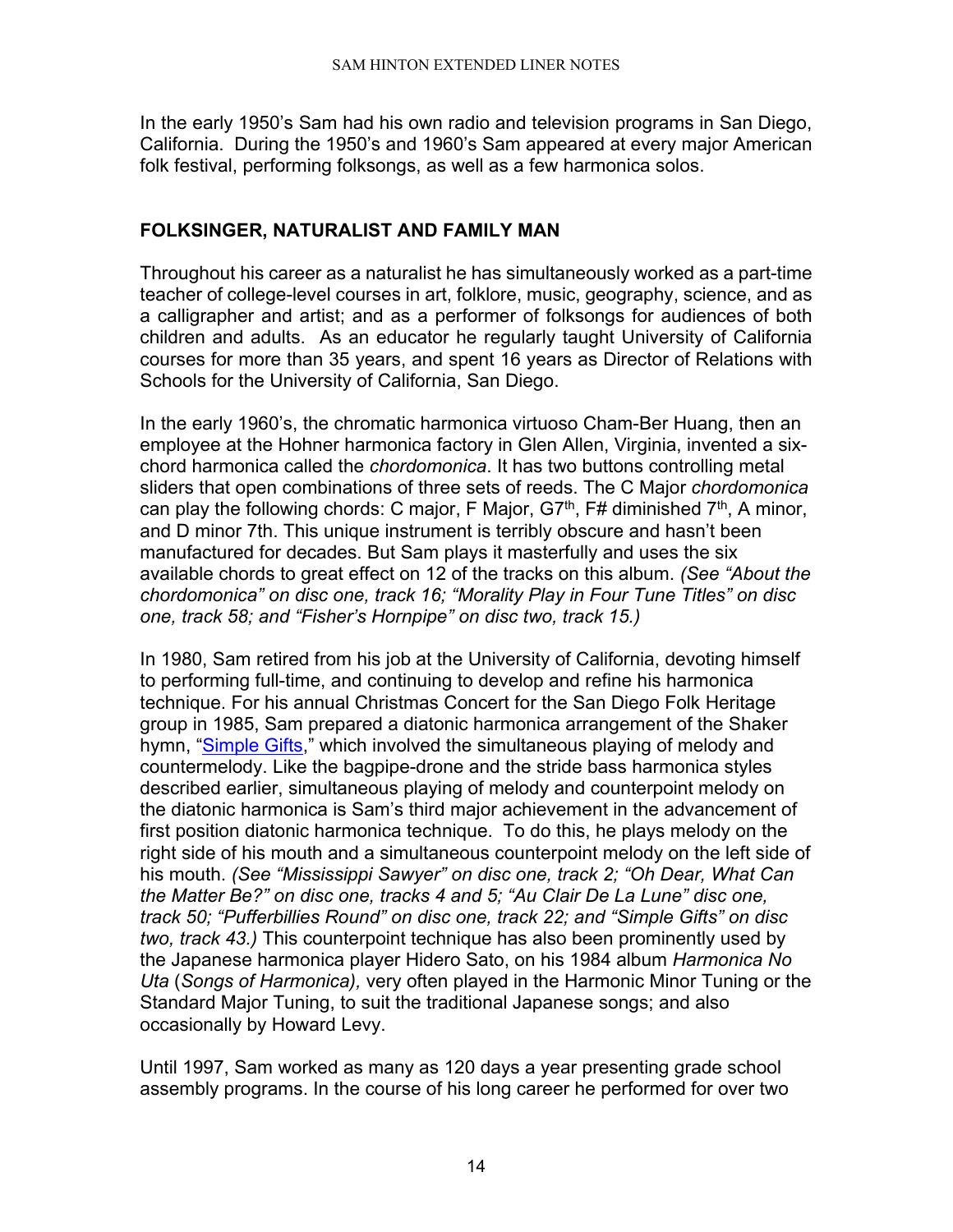million school children in southern California. In 2000, at the age of 83, just before he began recording the studio tracks on this album, Sam retired from performing classroom and school assemblies. A few years later, he retired from public performance entirely. His farewell appearance was May 11, 2002, at the San Diego Folk Heritage Festival, a festival that Sam founded half a century ago. The festival has since changed its name to the [Sam Hinton Folk Heritage](http://www.sdfolkheritage.org/schedule.html)  [Festival.](http://www.sdfolkheritage.org/schedule.html)

In recent years, Sam has concentrated his efforts on projects both literary and musical. In 2002, Sam spent months revising and updating the text and illustrations of his book, *[Seashore Life of Southern California](http://www.ucpress.edu/books/pages/2119.html)*; a second edition has been published by the [University of California Press.](http://www.ucpress.edu/)

Sam's latest project is perhaps his most ambitious: to transcribe the more than 2,000 folksongs he has in his head. Sam refers to this as the "Songs I Know" project. At the age of 88, Sam modestly admits, "This might take several years to complete."

#### [-Adam Miller](http://www.folksinging.org/)

<span id="page-14-0"></span>Woodside, California April 1, 2005

> It is wonderful to have this document of Sam Hinton's harmonica playing available. I have been working on this project in my mind ever since I first heard him play "Bonaparte's Retreat" live on April 16, 1975 *(see disc 2, track 27).* The series of songs *(# 13-28)* shows how Sam evolved this marvelous harmonica version of Bonaparte's Retreat". He has been my main harmonica mentor ever since (along with the great harmonica player and inventor [Rick Epping](http://www.harmonicamasterclass.com/rick_epping.htm) (who helped get Sam's chordominicas repaired for the recording sessions.) Sam also inspires me in all other aspects of music and life. Sam has invented three major innovations for solo, first position harmonica playing:

*1.* "Stride bass" harmonica, created by Sam around 1935, where he is playing the bass, chord, and rhythm simultaneously. *(See the songs "Haste to the Wedding" on disc two, track 14,"Ach Du Leber Augistin on disc two, track 4, "Simple Gifts" on disc two, track 43, "Bobby Shaftoe" on disc one, track 52, the third version of "Bonaparte's Retreat" on disc two, track 28 and the 1937 version of "Swannee River" on disc two, track 59.)*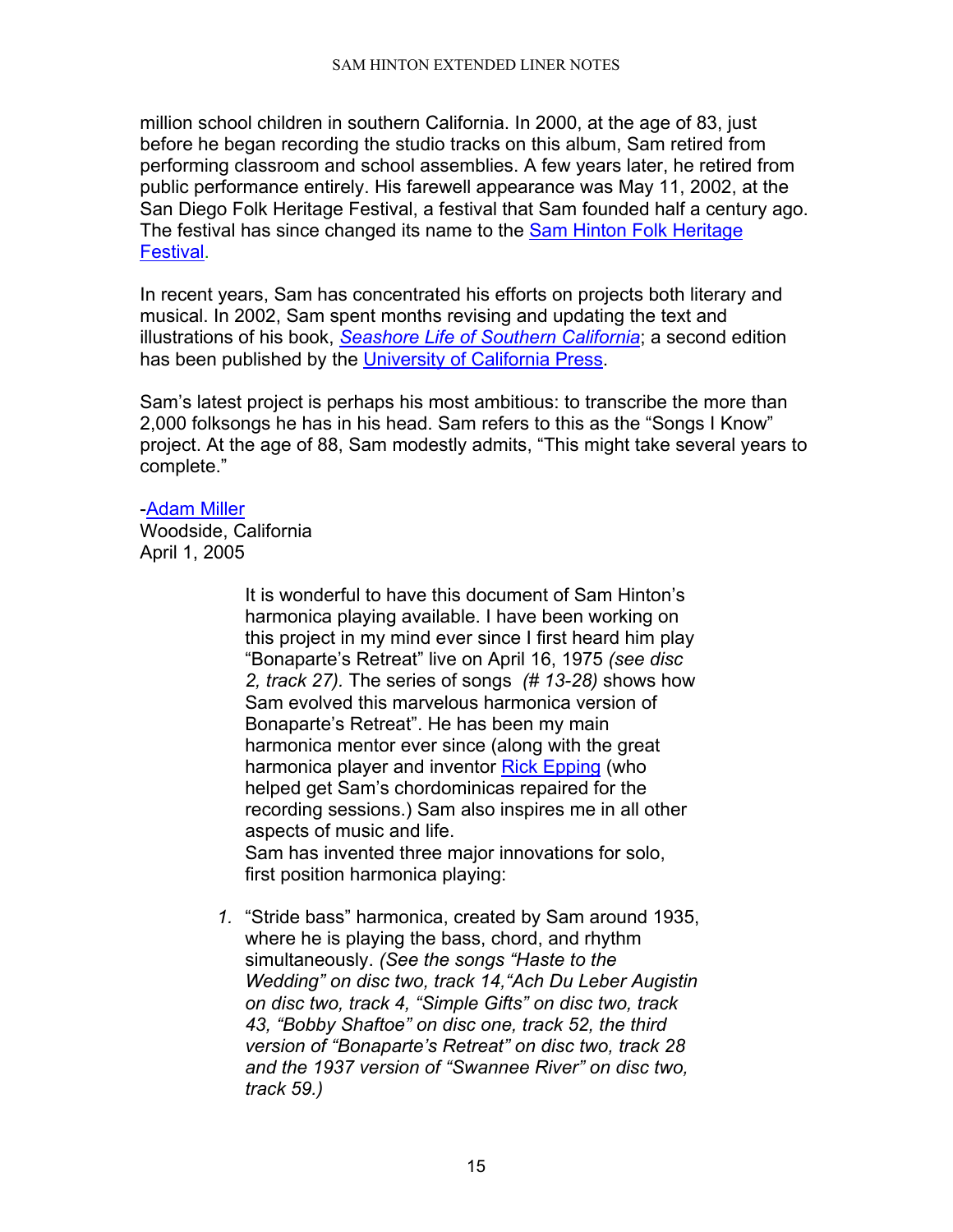- *2.* Playing a drone note through part of the song, invented by Sam in the late 1930s. *(See the songs "Bonaparte's Retreat" "Bobby Shaftoe" on disc one, tracks 26-28 and "Bobby Shaftoe" on disc one, track 52.)*
- *3.* Playing counterpoint melodies -- two melodic lines played at the same time, -- invented by Sam in the 1970s. *(See the song "Simple Gifts" on disc two, track 43, "Oh Dear, What can the Matter Be" on disc one, tracks 4 and 5, Pufferbillies" on disc one, track 22, "Mississippi Sawyer" on disc one, track 2, "Au Claire De La Lune" on disc one, track 50, and some on "Mr. Tunstall's Hoedown" on disc two, track 12, and "Hick's Hornpipe" on disc one, track 40; as well as moving bass lines on, "Oh Dear, What can the Matter Be" on disc one, tracks 4 and 5, "Mississippi Sawyer" on disc one, track 2, and "Downfall of Paris" on disc one, track 7.)*

-George Winston

**\* \* \***

# <span id="page-15-0"></span>**STUDIO RECORDINGS – DISC ONE**

### **DISC ONE:**

|    | 1. Spoken introduction.                                                                                                                                                                                                                                                                                                                                                                                                                                                                                                                                                      | 0:25 |
|----|------------------------------------------------------------------------------------------------------------------------------------------------------------------------------------------------------------------------------------------------------------------------------------------------------------------------------------------------------------------------------------------------------------------------------------------------------------------------------------------------------------------------------------------------------------------------------|------|
| 2. | Mississippi Sawyer - Old-time American breakdown.                                                                                                                                                                                                                                                                                                                                                                                                                                                                                                                            | 0:52 |
|    | Featuring a great moving bass line and rhythmic chords accompanying<br>the melody.                                                                                                                                                                                                                                                                                                                                                                                                                                                                                           |      |
|    | Diatonic harmonica, key of Eb major.                                                                                                                                                                                                                                                                                                                                                                                                                                                                                                                                         |      |
|    | 3. Spoken introduction.                                                                                                                                                                                                                                                                                                                                                                                                                                                                                                                                                      | 0:50 |
|    | 4. Oh Dear, What Can the Matter Be? - English waltz.                                                                                                                                                                                                                                                                                                                                                                                                                                                                                                                         | 2:33 |
|    | This rendition features a beautiful moving bass line and rhythmic chords<br>accompanying the melody, and many variations. Notice the rapid<br>16 <sup>th</sup> notes in the bass lines at the end of the fourth verse, the<br>beginning of the tenth verse, the middle of the eleventh verse,<br>and near the end of the thirteenth and last verse (as he also does in the<br>version of "Mr. Tunstall's Hoedown", on disc 2, track 12.) There are also<br>some beautiful counterpoint bass lines in the sixth, eighth, and tenth<br>verses.<br>Dish and a has a same value. |      |

*Diatonic harmonica, key of D major.*

5. **Oh Dear, What Can the Matter Be?** – Another version with 1:53 different variations.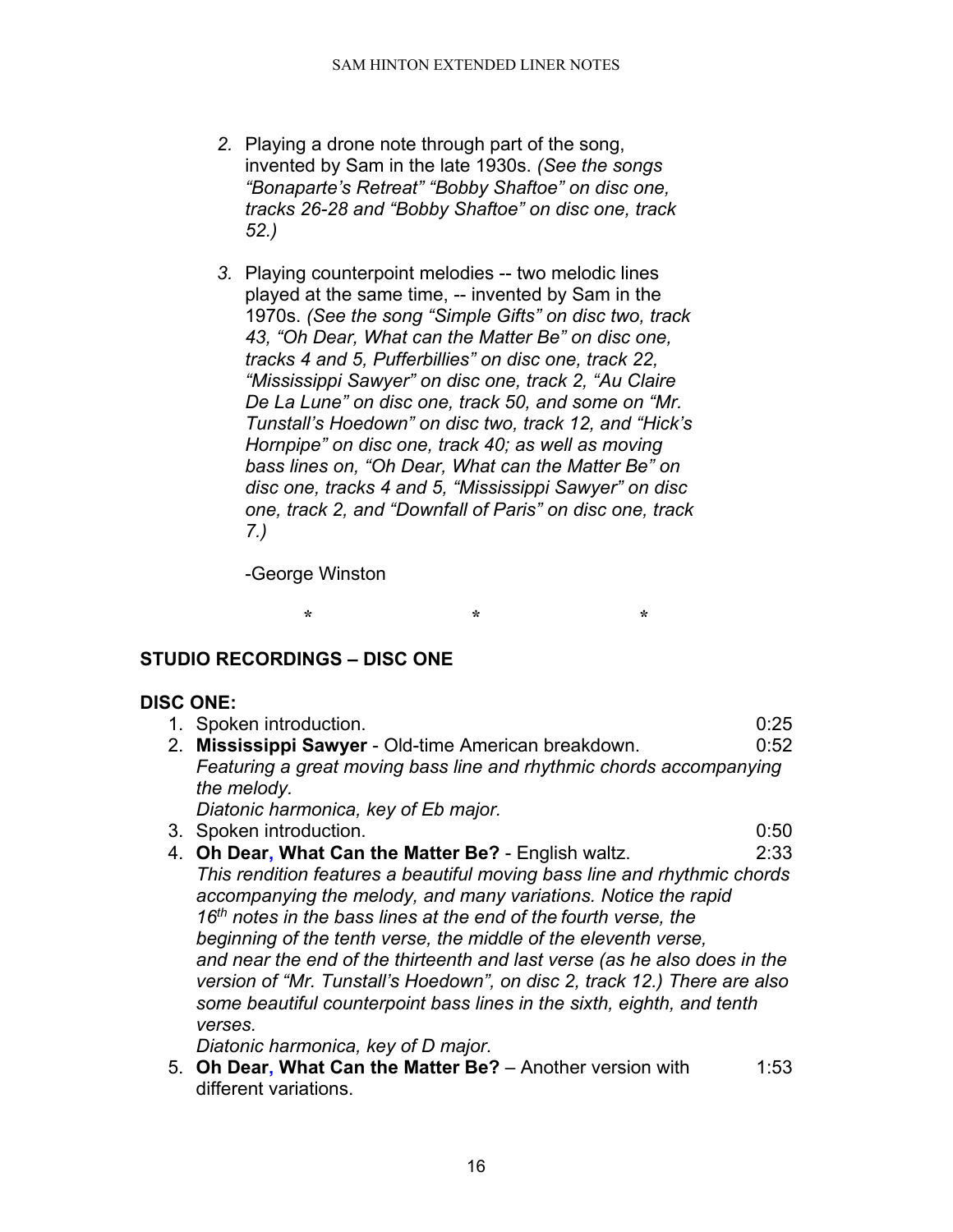*Again, notice the rapid 16th notes in the bass lines in the first, third, fourth, and the ninth verses, and the counterpoint bass line in the sixth verse. throughout the fourth verse and near the end of the seventh verse. Diatonic harmonica, key of A major.*

6. Spoken introduction. 0:42

7. **The Downfall of Paris** *(Ceimsios Parais)* - Irish set dance. 2:02 *Features the melody with rhythmic chords and an occasional moving bass line.* 

*Diatonic harmonica, key of Ab major.* 

*(Sam also plays this song as a harmonica and guitar duet on disc two, track 38.)*

- 8. Spoken introduction. 1:23
- 9. **Flop Eared Mule** Canadian/American schottische. 1:06 *Played in two keys, on two diatonic harmonicas: a standard C major for the main part, and a standard G major for the bridge.* 10. Spoken introduction. **0:25** 11. By the Light of the Moon/Ukranian Hopak Melody – 1:15 Medley of Eastern European folksongs. *Played on two diatonic harmonicas: a C major and a G major – making it possible for Sam to modulate from the key of C to the key of G in the first song, and to modulate from the key of G to the key of C in the second song.*  12.Spoken introduction. 0:53 13.**Rebbe Elimelech/Pseudoslavian Rhapsody** – 2:00 Yiddish folksong/Sam Hinton. *Played on two harmonicas: a harmonic minor diatonic in the key of A minor, and a C major diatonic -- making it possible for Sam to play all the chords in the first song (in the key of A minor), and for him to modulate from the key of A minor to the key of C major and back, in the second song. On the harmonic minor harmonica the third notes of the scale (holes 2,5 & 8 draw) are flattened one half step lower than the major diatonic harmonica, and the second notes of the scale (holes 6 & 10 draw) are also flattened one half step. The chords on this harmonica are A minor (the i minor), and the E7th [with a flat 9 note] (the V7 [or the V7 flat9).*

Here is a chart for the harmonic minor harmonica in the key of A minor:

| Hole # |    | n | o<br>u |   | 5             | 6 |               | o<br>о | 9 | 10 |
|--------|----|---|--------|---|---------------|---|---------------|--------|---|----|
| blow   |    |   |        |   | ⌒<br><u>ي</u> |   |               |        |   | ⌒  |
| draw   | רז |   | ਜ<br># | В |               | - | Э<br>,,<br>77 | В      |   |    |

And in the key of A major, for comparison: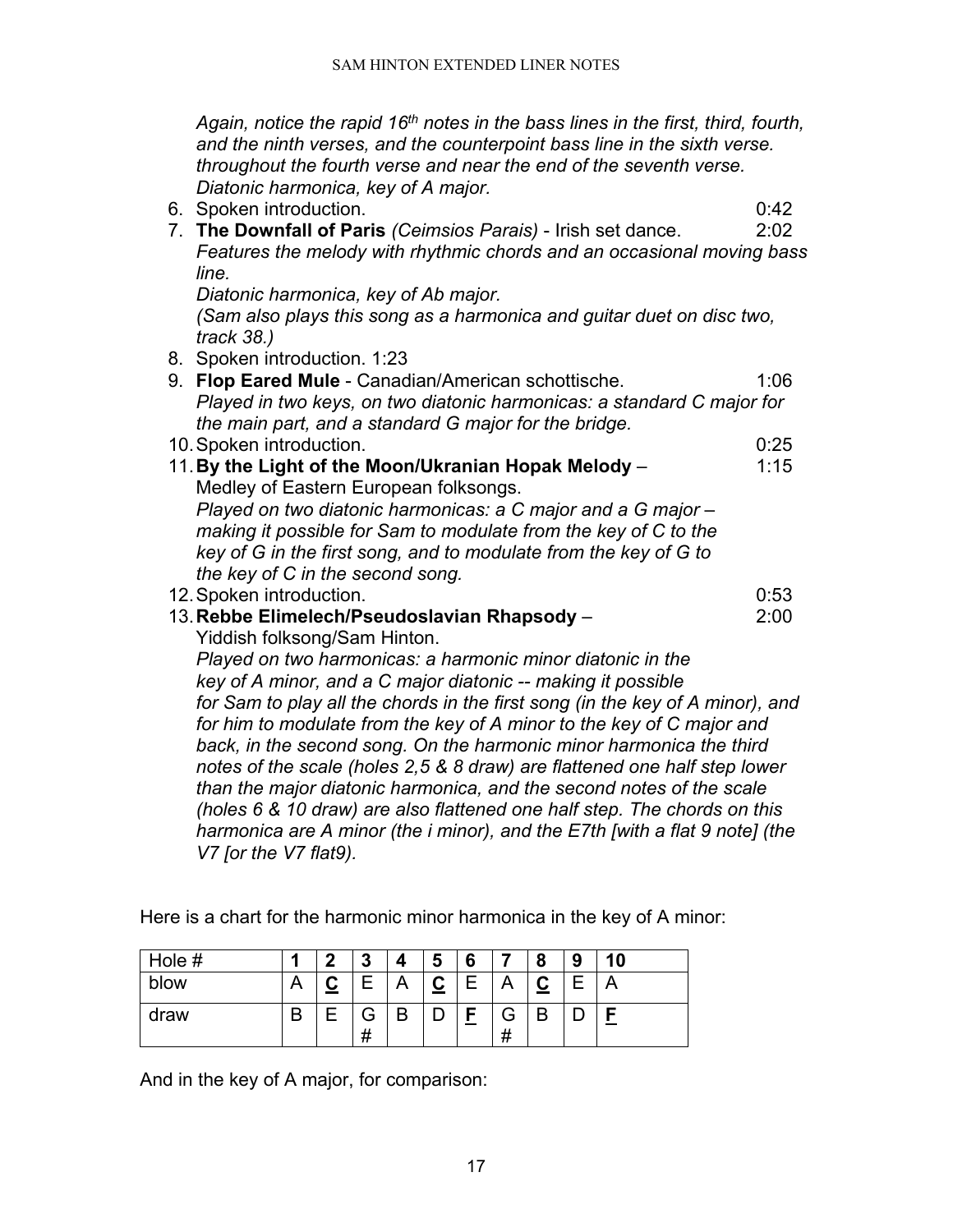#### SAM HINTON EXTENDED LINER NOTES

| Hole # | ŋ | 3      |   | 5                  | 6      |   | 8                           | 9 | 10 |
|--------|---|--------|---|--------------------|--------|---|-----------------------------|---|----|
| blow   | # | Е      |   | $\bar{\textbf{H}}$ | ⊢      |   | <u>C</u><br>$\overline{\#}$ |   |    |
| draw   |   | G<br># | B |                    | г<br># | # | B                           |   | F# |

And in the keys of C minor and C Major, for reference:

#### C minor:

| Hole # | 0        | 3 | 5           | 6                        | 8      | 9 |           |
|--------|----------|---|-------------|--------------------------|--------|---|-----------|
| blow   | <u>b</u> | G | E<br>=<br>O | G                        | E<br>D | G | C         |
| draw   |          | B |             | $\mathbf{\underline{A}}$ |        |   | <u>Ab</u> |

### **C major:**

| Hole # |     | ≏ |   | -<br>C | 6 |           | Ω<br>э                        |  |
|--------|-----|---|---|--------|---|-----------|-------------------------------|--|
| blow   | ___ | G | ⌒ | Е<br>- | G | Ξ,<br>___ | $\overline{\phantom{1}}$<br>ت |  |
| draw   |     | D |   |        |   |           |                               |  |

| 14. Spoken introduction.                                      | 0:31 |
|---------------------------------------------------------------|------|
| 15. Ot Azoy Neyt A Shnayder - Yiddish folksong.               | 0:46 |
| Played on a harmonic minor diatonic harmonica, key of A minor |      |
| 16. About the chordomonica.                                   | 2:49 |

The chromatic harmonica virtuoso [Cham-Ber Huang](http://www.bassharp.com/cbh.htm) invented the *chordomonic*a while employed by Hohner in the early 1960s. He also invented and produced in the USA for Hohner the CBH2016 and CBH2012 chromatic harmonicas in the late 1970s. Production stopped when he left Hohner in 1982 to found Huang Harmonica Production and Marketing.

Sam Hinton is probably the greatest *chordomonica* players of all time. This unique and inventive harmonica has 2 buttons and 3 sets of reeds, creating six chords. (illustrated here in the key of E Major):

On the reeds played without pushing the buttons - the blow chord is the I chord, the tonic (E Major), and the draw chord is the V7 chord, the dominant 7<sup>th</sup> (the B7th).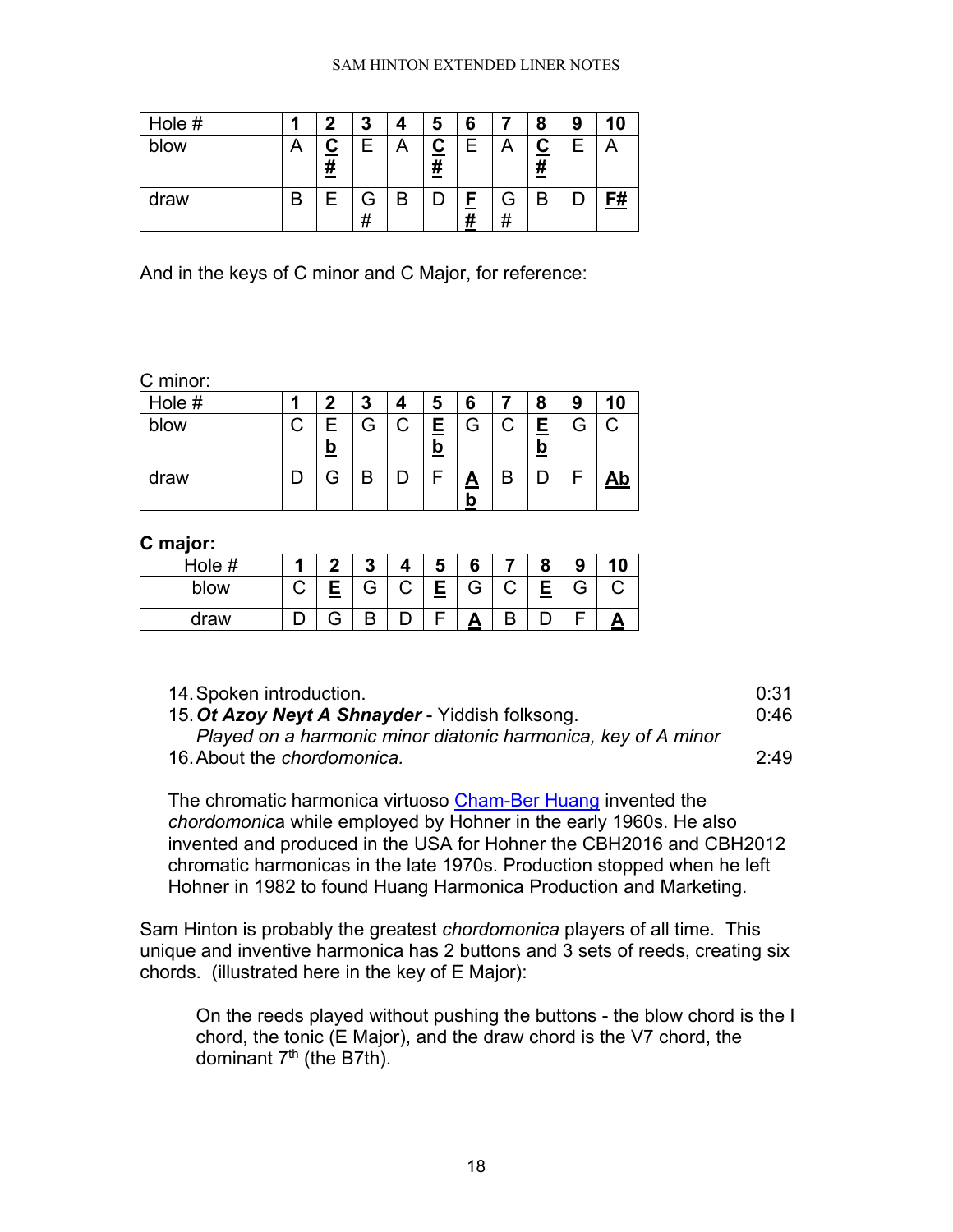When the lower button is pushed in, the blow chord is the subdominant IV chord (A major), and the draw is the #iv diminished  $7<sup>th</sup>$  (the B flat diminished  $7<sup>th</sup>$ ).

When the upper button is pushed in, the blow chord is the minor vi chord, the relative minor (the C# minor), and the draw chord is the subdominant IV6<sup>th</sup> chord (the A6th), or it also could be called the ii minor  $7<sup>th</sup>$  chord (the  $F#$  minor  $7<sup>th</sup>$ ).

When both buttons are not depressed, there is a set of blow and draw reeds exposed. When the lower button is pushed, there is second set of blow and draw reeds exposed. When the upper button is pushed it opens a combination of both sets of reeds -- holes 1, 2, 5, 6, 9, and 10 of the top reeds, and holes 3, 4, 7, 8, 11, 12 of the bottom reeds.

Here is a diagram or the *chordomonica* in the key of E major, and also for the keys of C and G major for further reference. (Sam also plays in those two keys on this recording.)

| Hole #                |        | $\overline{2}$ | 3                | 4      | 5      | 6      | 7                 | 8      | 9      | 10        | 1      | 12 | <b>CHORD</b>                                                                                        |
|-----------------------|--------|----------------|------------------|--------|--------|--------|-------------------|--------|--------|-----------|--------|----|-----------------------------------------------------------------------------------------------------|
| No button-<br>blow    | Е      | G<br>#         | B                | E      | E      | G<br># | B                 | E      | E      | G#        | B      | E  | E Major [I] chord-<br>tonic                                                                         |
| No button-<br>draw    | F<br># | A              | B                | D<br># | F<br># | A      | B                 | D<br># | F<br># | A         | B      | D# | B7th [V7] chord-<br>dominant 7th                                                                    |
| Lower button-<br>blow | E      | A              | C<br>#           | E      | E      | A      | C<br>#            | E      | E      | A         | C<br># | E  | A Major [IV]<br>chord-<br>subdominant                                                               |
| Lower button-<br>draw | G      | B<br>b         | C<br>#           | E      | G      | B<br>b | C<br>#            | E      | G      | <b>Bb</b> | C<br># | Е  | B flat diminished-<br>[#iv Diminished]                                                              |
| Upper button-<br>blow | Е      | G<br>#         | C<br>#           | Е      | Е      | G<br># | $\mathsf{C}$<br># | E      | E      | G#        | C<br># | E  | C# minor-[vi]chord                                                                                  |
| Upper button-<br>draw | F<br># | A              | $\mathsf C$<br># | Е      | F<br># | A      | C<br>#            | E      | F<br># | A         | C<br># | E  | A6th [IV6] chord-<br>Subdominant<br>6th/or can be<br>called F# minor<br>7 <sup>th</sup> [ii7] chord |

IN E MAJOR (the lowest note is E below middle C)

IN C MAJOR (the lowest note is middle C)

| Hole #             | ົ | 3  | 4 | 5 | 6 |    | 8 | 9            |   |   |   | <b>CHORD</b>                     |
|--------------------|---|----|---|---|---|----|---|--------------|---|---|---|----------------------------------|
|                    |   |    |   |   |   |    |   |              | n |   | ∍ |                                  |
| No button-<br>blow |   | G. | C | C |   | G' | C | $\mathsf{C}$ | Е | G |   | C Major [I] chord-<br>tonic      |
| No button-<br>draw |   | G. | B |   |   | G' | B |              | Е | G | B | G7th [V7] chord-<br>dominant 7th |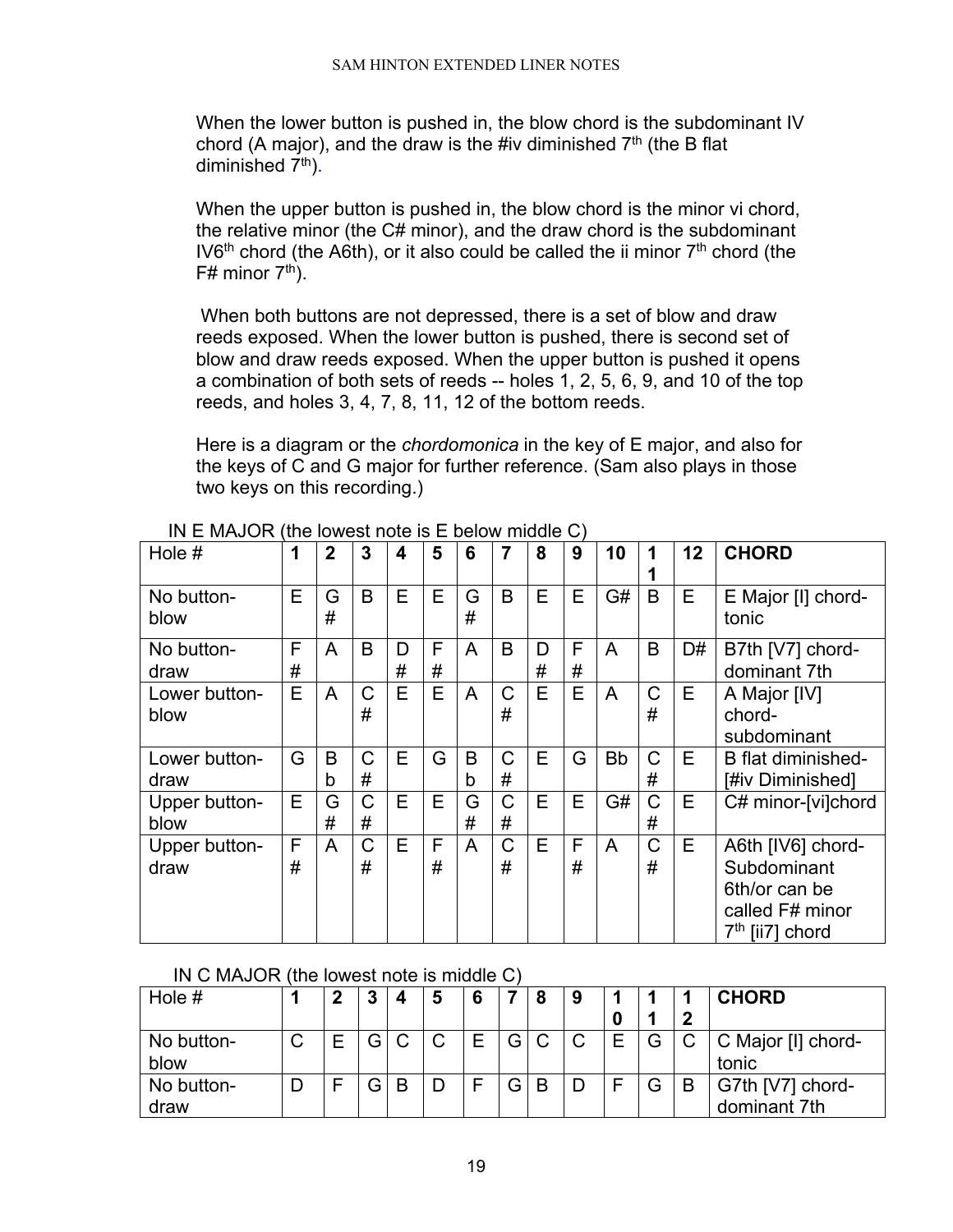#### SAM HINTON EXTENDED LINER NOTES

| Lower button-<br>blow | C  | F      | A            | C            | C            | F      | A | C            | C            | F      | A | $\mathsf{C}$ | F Major [IV] chord-<br>subdominant                                                |
|-----------------------|----|--------|--------------|--------------|--------------|--------|---|--------------|--------------|--------|---|--------------|-----------------------------------------------------------------------------------|
| Lower button-<br>draw | D# | F<br># | $\mathsf{A}$ | C            | D<br>#       | F<br># | A | C            | D<br>#       | F<br># | A | $\mathsf{C}$ | F# diminished- [#iv<br>Diminished]                                                |
| Upper button-<br>blow | C  | E      | $\mathsf{A}$ | $\mathsf{C}$ | $\mathsf{C}$ | E      | A | $\mathsf{C}$ | $\mathsf{C}$ | E      | A | C            | A minor-[vi]chord                                                                 |
| Upper button-<br>draw | D  | E      | A            | $\mathsf C$  | D            | F      | A | $\mathsf C$  | D            | F      | A | $\mathsf{C}$ | F6th [IV6] chord-<br>called                                                       |
|                       |    |        |              |              |              |        |   |              |              |        |   |              | Subdominant 6 <sup>th</sup> /<br>or can be D minor<br>7 <sup>th</sup> [ii7] chord |

IN G MAJOR (the lowest note is G below middle C)

| Hole #        | 1  | $\mathbf{2}$ | 3 | 4 | 5  | 6            | 7 | 8 | 9  |              |   | 1            | <b>CHORD</b>                  |
|---------------|----|--------------|---|---|----|--------------|---|---|----|--------------|---|--------------|-------------------------------|
|               |    |              |   |   |    |              |   |   |    | 0            |   | $\mathbf{2}$ |                               |
| No button-    | G  | B            | D | G | G  | B            | D | G | G  | B            | D | G            | G Major [I] chord-            |
| blow          |    |              |   |   |    |              |   |   |    |              |   |              | tonic                         |
| No button-    | A  | C            | D | F | A  | $\mathsf{C}$ | D | F | A  | $\mathsf{C}$ | D | F            | D7th [V7] chord-              |
| draw          |    |              |   | # |    |              |   | # |    |              |   | #            | dominant 7th                  |
| Lower button- | G  | $\mathsf{C}$ | Е | G | G  | $\mathsf{C}$ | Е | G | G  | C            | E | G            | C Major [IV] chord-           |
| blow          |    |              |   |   |    |              |   |   |    |              |   |              | subdominant                   |
| Lower button- | A# | C            | E | G | A# | $\mathsf{C}$ | E | G | A# | $\mathsf{C}$ | E | G            | C# diminished- [#iv           |
| draw          |    | #            |   |   |    | #            |   |   |    | #            |   |              | Diminishedl                   |
| Upper button- | G  | B            | Е | G | G  | B            | E | G | G  | B            | E | G            | E minor-[vi]chord             |
| blow          |    |              |   |   |    |              |   |   |    |              |   |              |                               |
| Upper button- | A  | $\mathsf C$  | E | G | A  | $\mathsf{C}$ | E | G | A  | $\mathsf{C}$ | E | G            | C6th [IV6] chord-             |
| draw          |    |              |   |   |    |              |   |   |    |              |   |              | Subdominant 6 <sup>th</sup> / |
|               |    |              |   |   |    |              |   |   |    |              |   |              | or can be called A            |
|               |    |              |   |   |    |              |   |   |    |              |   |              | minor $7th$ [ii7] chord       |

Sam also has a smaller *chordomonica* (he did not play it on this recording) in the key of G with 10 holes and one button. The tuning would be the same as the chart above, except without holes 11 and 12, and without the upper button.

| Hole #             | ŋ | 3 | 4 | 5 | 6 | 8 | 9 |   | <b>CHORD</b>                     |
|--------------------|---|---|---|---|---|---|---|---|----------------------------------|
| No button-<br>blow | B |   |   |   |   | G | G | B | G Major [I] chord-<br>tonic      |
| No button-<br>draw | C |   | # |   |   | # | Α |   | D7th [V7] chord-<br>dominant 7th |

|  | IN G MAJOR (the lowest note is G below middle C) |
|--|--------------------------------------------------|
|--|--------------------------------------------------|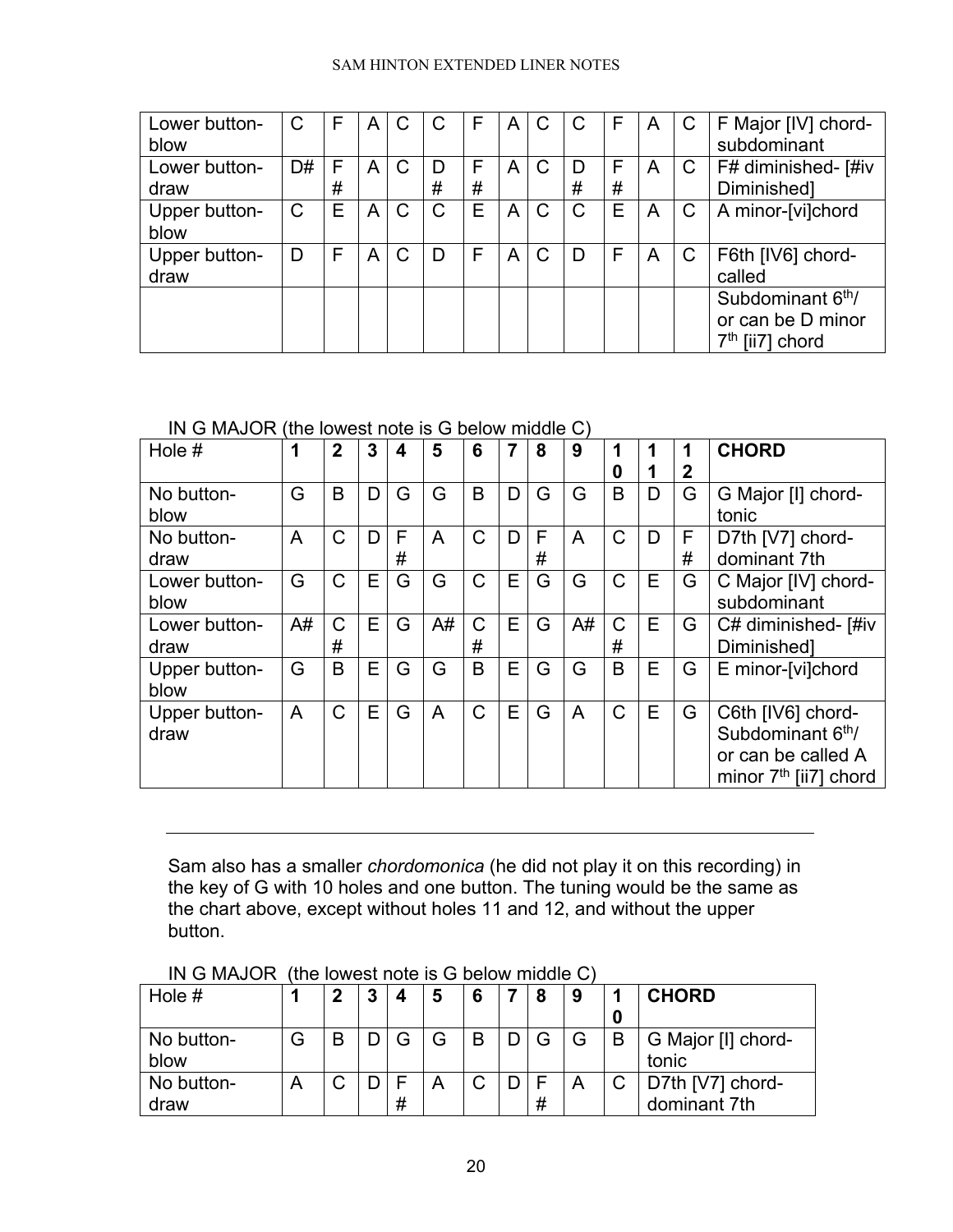#### SAM HINTON EXTENDED LINER NOTES

| Lower button-                                                    | G  | C           | Е | G | G  | C | Е | G | G  | C | C Major [IV] chord-                                                    |
|------------------------------------------------------------------|----|-------------|---|---|----|---|---|---|----|---|------------------------------------------------------------------------|
| blow                                                             |    |             |   |   |    |   |   |   |    |   | subdominant                                                            |
| Lower button-                                                    | A# | $\mathsf C$ | Е | G | A# | C | E | G | A# | C | C# diminished- [#iv                                                    |
| draw                                                             |    | #           |   |   |    | # |   |   |    | # | Diminished]                                                            |
|                                                                  |    |             |   |   |    |   |   |   |    |   |                                                                        |
| 17. Spoken introduction.                                         |    |             |   |   |    |   |   |   |    |   | 0:55                                                                   |
| 18. Off to California - Irish hornpipe.                          |    |             |   |   |    |   |   |   |    |   | 1:14                                                                   |
| Played on the chordomonica, key of C major.                      |    |             |   |   |    |   |   |   |    |   |                                                                        |
| 19. Spoken introduction.                                         |    |             |   |   |    |   |   |   |    |   | 0:31                                                                   |
| 20. Reedsdale Hornpipe - Irish hornpipe.                         |    |             |   |   |    |   |   |   |    |   | 0:55                                                                   |
| Played on the chordomonica, key of E major.                      |    |             |   |   |    |   |   |   |    |   |                                                                        |
| 21. Spoken introduction.                                         |    |             |   |   |    |   |   |   |    |   | 0:36                                                                   |
| 22. Pufferbillies Round - English folksong.                      |    |             |   |   |    |   |   |   |    |   | 1:16                                                                   |
|                                                                  |    |             |   |   |    |   |   |   |    |   | This song features Sam's beautiful counterpoint technique, playing two |
| melodic lines at once in the style of a round.                   |    |             |   |   |    |   |   |   |    |   |                                                                        |
| Diatonic harmonica, key of Eb major.                             |    |             |   |   |    |   |   |   |    |   |                                                                        |
|                                                                  |    |             |   |   |    |   |   |   |    |   |                                                                        |
| 23. Spoken introduction.                                         |    |             |   |   |    |   |   |   |    |   | 1:05                                                                   |
| 24. Skye Boat Song/Laird of Drumblair - Medley of Scottish airs. |    |             |   |   |    |   |   |   |    |   | 1:45                                                                   |
| Played on the chordomonica, key of E major.                      |    |             |   |   |    |   |   |   |    |   |                                                                        |
| 25. Spoken introduction.                                         |    |             |   |   |    |   |   |   |    |   | 1:42                                                                   |
| 26. Three Irish Double Jigs: The Ruins of Killmallock/           |    |             |   |   |    |   |   |   |    |   | 1:58                                                                   |
| The Glens of Mayo/Daniel O'Connell.                              |    |             |   |   |    |   |   |   |    |   |                                                                        |
| Played on the chordomonica, key of C major.                      |    |             |   |   |    |   |   |   |    |   |                                                                        |
| 27. About the pipe harmonica.                                    |    |             |   |   |    |   |   |   |    |   | 1:34                                                                   |
| 28. The Glendy Burke (Stephen Foster)                            |    |             |   |   |    |   |   |   |    |   | 1:16                                                                   |
| Played on the pipe harmonica, key of G major.                    |    |             |   |   |    |   |   |   |    |   |                                                                        |

Here is a diagram of the two pipe harmonicas that Sam plays on this recording, invented by his friend Ted Folsom. The tuning is the same as the standard diatonic harmonica tuning except that holes two and three blow are lowered two half-steps. This, coincidently, is the same tuning that the great harmonica player and inventor Rick Epping devised to play in the first position (as Sam does) and to play in the third position (as Rick often does) in the Dorian mode, with the first hole draw as the root bass note.

| THE BARTTONE PIPE HARMONICA IN KET OF G |  |  |  |    |  |  |
|-----------------------------------------|--|--|--|----|--|--|
| Hole #                                  |  |  |  |    |  |  |
| Blow                                    |  |  |  |    |  |  |
| `raw                                    |  |  |  | cн |  |  |

# THE BARITONE PIPE HARMONICA IN KEY OF G

| THE SOPRANO PIPE HARMONICA IN KEY OF C |  |  |
|----------------------------------------|--|--|
|----------------------------------------|--|--|

| #<br>Hole        |  | ι. | ∼ |  |
|------------------|--|----|---|--|
| <b>SIOW</b><br>- |  |    |   |  |
| raw              |  |    |   |  |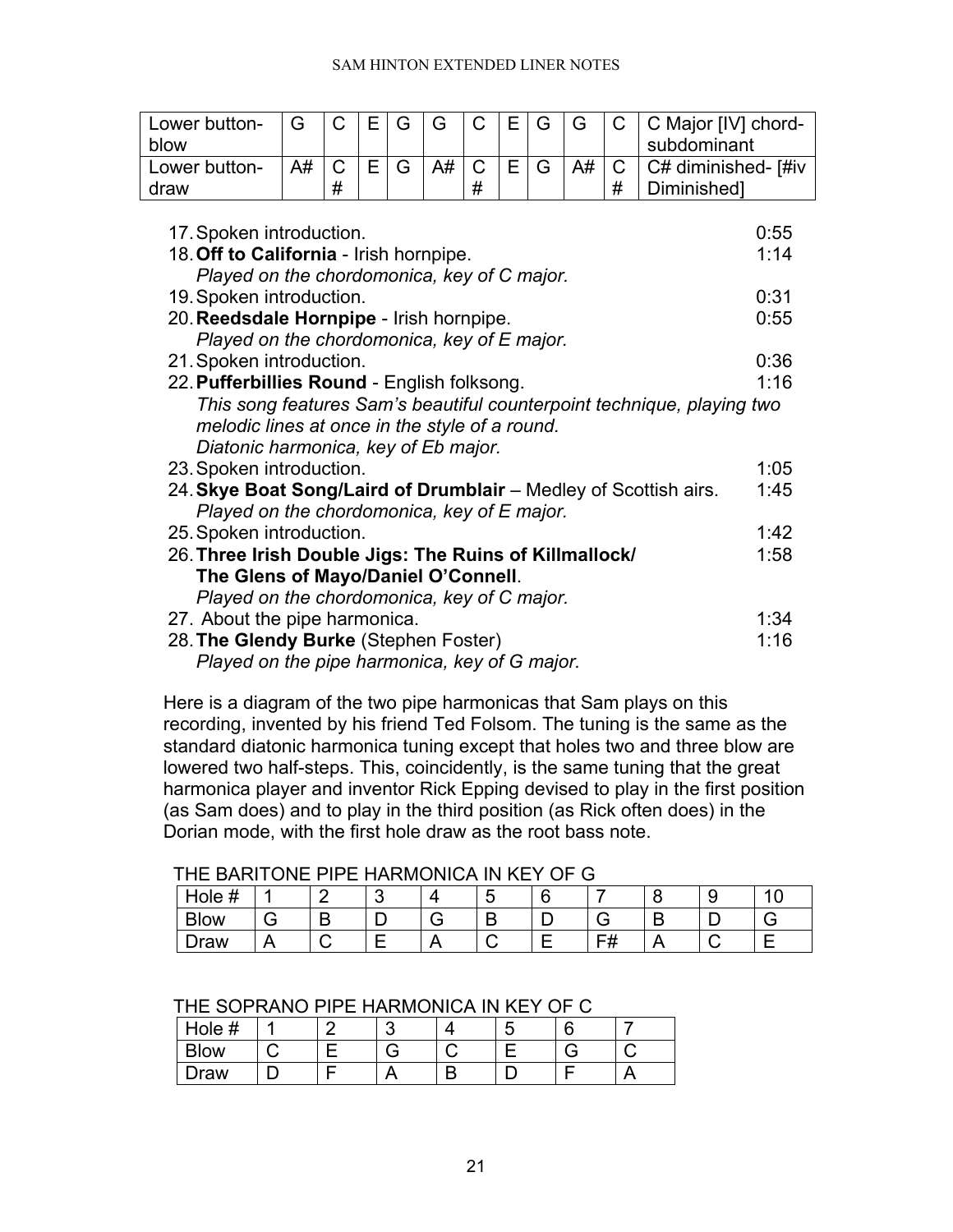| 29. Farewell to Whiskey - Irish air.                                    | 1:31 |
|-------------------------------------------------------------------------|------|
| Played on the pipe harmonica, key of G major.                           |      |
| (This song is also featured as part of a medley on disc one, track 58.) |      |
| 30. Spoken introduction.                                                | 0:06 |
| 31. Some Folks Do (Stephen Foster)                                      | 1:15 |
| Played on the pipe harmonica, key of G major.                           |      |
| 32. Spoken introduction.                                                | 0:23 |
| 33. Cloone Hornpipe (Crannciuil Cluain) - Irish hornpipe.               | 1:49 |

*Note how in the lowest octave of the harmonica how Sam bends the hole three draw note, which is the major seventh note of the scale, bending it down after playing the major seventh note to also get the sixth note of the major scale, which is not available on the lowest octave without bending it. A bend is produced on five of the draw notes by drawing in the breath in a certain way to lower the note a semitone or more, as well as three of the blow notes.*

*Diatonic harmonica, key of C major.*

As Rick Epping explained in the Spring/Summer 2003 issue of Hohner's Easy Reeding newsletter: "Bending is accomplished by partially isolating the air in your mouth cavity from the rest of the vocal tract and adjusting its resonant frequency to that of the desired bent note. The back of your tongue is raised up against the palate in the same way you change the mouth's vowel shape to make the sounds from AHH to EEE, without actually vocalizing. The tongue is then slid backward or forward to a position that will pull down the pitch of the unbent note being played. Highpitched notes are bent with the back of your tongue placed toward the front of the mouth and lower notes are bent with your tongue farther back.

"For example, the 4-blow C reed on a regular key of C harmonica, being two semitones below the 4-draw D reed, enables the D draw note to be bent down a little more than a semitone. The 5-draw F note, however, cannot be bent a complete semitone, because the 5-blow E reed is only one semitone lower than the 5-draw F reed. Furthermore, the notes of the lower pitched reeds in any reed cell, that is, 1 through 6 blow and 7 through 10 draw, are prevented by the higher pitched reeds in their cells from significantly bending at all. Thus, on a standard diatonic harmonica, the following notes may be played through bending":

| Hole      |     |     |     |     | G              |     |    |     | 9   | 10 |
|-----------|-----|-----|-----|-----|----------------|-----|----|-----|-----|----|
| Blow bend |     |     |     |     |                |     |    |     |     | a# |
| Blow bend |     |     |     |     |                |     |    | d#3 | f#3 | b3 |
| Blow note | c1  | e1  | g٦  | c2  | e <sub>2</sub> | g2  | c3 | e3  | g3  |    |
| Draw note | d1  | g٦  | b1  | d2  | f2             | a2  | b2 | d3  | f3  | ac |
| Draw bend | c#1 | f#1 | a#1 | c#2 |                | g#2 |    |     |     |    |

# **Standard diatonic harmonica, Key of C:**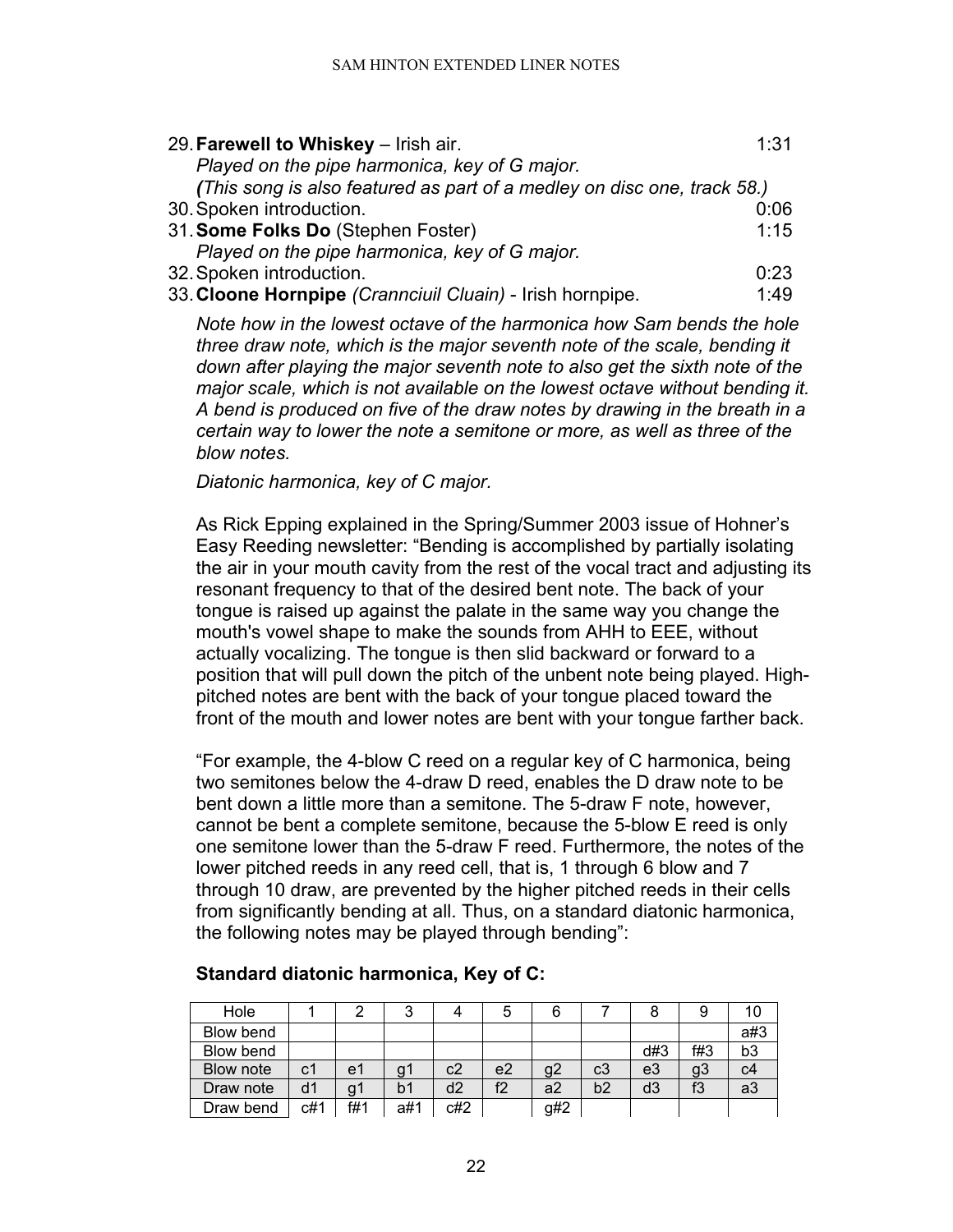| )raw bend          |  | ∽           |  |  |  |  |
|--------------------|--|-------------|--|--|--|--|
| -<br>Traw.<br>bend |  | ---<br>- 11 |  |  |  |  |

Incidentally, Rick Epping's wonderful invention for the Hohner Company of his XB-40 Harmonica overcomes these limitations by allowing *all* of the 10 blow and 10 draw notes to be bent.

<http://www.hohnerusa.com/hdiatonic.htm>

| 34. Spoken introduction.                                                        | 0:21 |
|---------------------------------------------------------------------------------|------|
| 35. Hull's Victory - New England hornpipe.                                      | 0:59 |
| Played on the chordomonica, key of E major.                                     |      |
| 36. Spoken introduction.                                                        | 0:24 |
| 37. Rickett's Hornpipe - British Isles/American hornpipe.                       | 1;12 |
| Note the beautiful 6 <sup>th</sup> intervals at the end of the verses, with the |      |
| notes A and the higher F together, then C and the higher A together,            |      |
| then A and F together again.                                                    |      |
| Diatonic harmonica, key of F major.                                             |      |
| 38. Rickett's Hornpipe - British Isles/American hornpipe.                       | 1:05 |
| On this rendition, at the end of the verses Sam plays beautiful C and F         |      |
| chords, similar to the way he does it on the diatonic harmonica on the          |      |
| previous track, except that the full F chord is available on the                |      |
| chordomonica.                                                                   |      |
| Played on the chordomonica, key of C major.                                     |      |
| 39. Spoken introduction.                                                        | 0:30 |
| 40. Hick's Hornpipe - Irish hornpipe.                                           | 1:03 |
| This version features beautiful counterpoint melody in the chorus,              |      |
| with two melodic lines played at once.                                          |      |
| Diatonic harmonica, key of A major.                                             |      |
| 41. Spoken introduction.                                                        | 0:41 |
| 42. Harvest Home - British Isles/American hornpipe.                             | 1:11 |
| Diatonic harmonica, key of F major.                                             |      |
| (Sam plays this song on the pennywhistle on disc two, track 45.)                |      |
| 43. Spoken introduction.                                                        | 0:53 |
| 44. The Eighth of January - Old-time American breakdown.                        | 1:01 |
| Diatonic harmonica, key of G major.                                             |      |
| 45. Spoken introduction.                                                        | 0:33 |
| 46. Putty Up the Nail Holes (Sam Hinton)                                        | 1:14 |
| American harmonica hoedown.                                                     |      |
| Diatonic harmonica, key of A major.                                             |      |
| 47. Spoken introduction.                                                        | 0:42 |
| 48. Liverpool Hornpipe (Crannciuil Liberpuil)                                   | 1:11 |
| British Isles/American hornpipe.                                                |      |
| Diatonic harmonica, key of A major.                                             |      |
| 49. Spoken introduction.                                                        | 0:24 |
| 50. Au Clair De la Lune (Tune of the Moon) - French folksong.                   | 1:16 |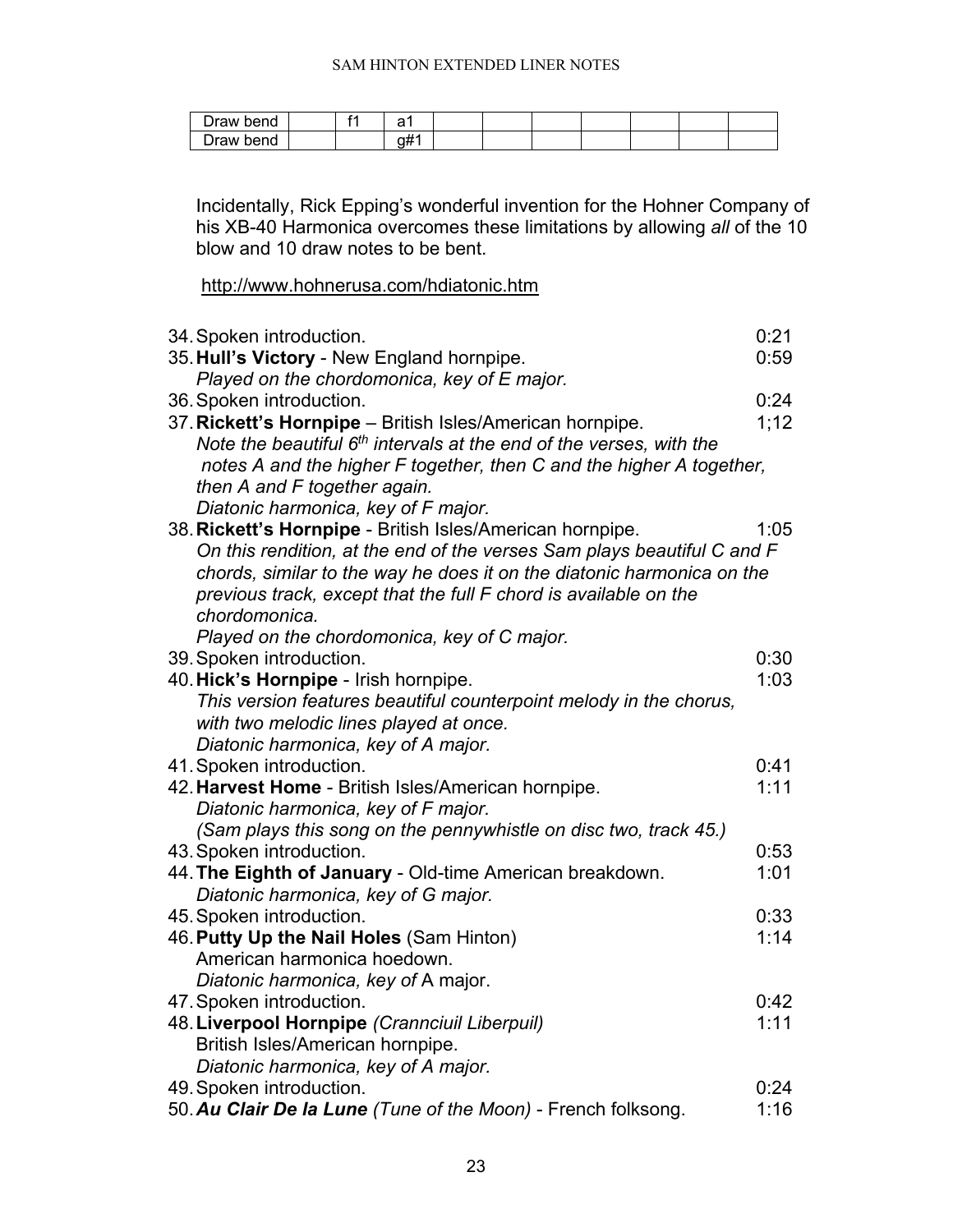*This version features some beautiful octaves and other voicings in verse two, and some counterpoint melody at the end of verse three. Diatonic harmonica, key of* A major.

51.Spoken introduction. 0:37 52.**Bobby Shaftoe** – English reel. 0:40 *Listen for the stride bass in verse two, and in verse three for the beautiful voicings, as well as the drone note on the 5th note of the scale. This is the G note on the C diatonic harmonica -- which is played on both the hole two draw and the hole three blow. Diatonic harmonica, key of C major. (See also, notes about "Bonaparte's Retreat" on disc two, track 36).* 53.Spoken introduction. 1:24 54. Lonesome Train - American old-time country. *This song features the melody and rhythmic chords, when Sam is playing in the first position (key of A). In the second position (key of E), he bends the hole three draw note, G#, down to G to achieve the train-whistle effect. Diatonic harmonica, key of A major.* 55.Spoken introduction. 0:46 56.**Roll Her on the Rye Grass** – Irish reel. 1:52 *Diatonic harmonica, key of A flat major.* 57.Spoken introduction. 2:20 58.**Morality Play in Four Tune Titles:** 3:42 **Whiskey Before Breakfast** (Old-time American breakdown)/**Whiskey, You're the Devil** (Irish hornpipe)/**Farewell to Whiskey** (Scottish strathspey) /**Teetotaler's Fancy** aka: **Temperance Reel** (Irish reel). *Played on the chordomonica, k*ey of G major. *(Sam also plays "Farewell to Whiskey" on the pipe harmonica on CD #1, track 29.)* 59.Spoken introduction. 2:06 60 **Medley of Three Gospel Songs:** 2:45 **Beautiful River** (Robert Lowrey)/**Are You Washed in the Blood of the Lamb?** (Elijah Albright Hoffman)/**God Be with You till We Meet Again** (Jeremiah Rankin & William Tomer). *Played on the chordomonica, key of C major. Note the moving bass lines, and the beautiful 10th intervals between* 

# <span id="page-23-0"></span>**STUDIO RECORDINGS – DISC TWO**

| 1. Spoken introduction.                                       | 2:29 |
|---------------------------------------------------------------|------|
| 2. German Folk Song Medley:                                   | 2:04 |
| <b>Balt Grass Ich Am Neckar/Drunten Im Unterland/Fasching</b> |      |
| Tune/Ach, Du Lieber Augustin/Fasching Tune/Besitz Und         |      |
| <b>Bildung/Fasching Tune</b>                                  |      |
| Played on the chordomonica                                    |      |

*the bass and melody notes in the verses of "God Be with You..."*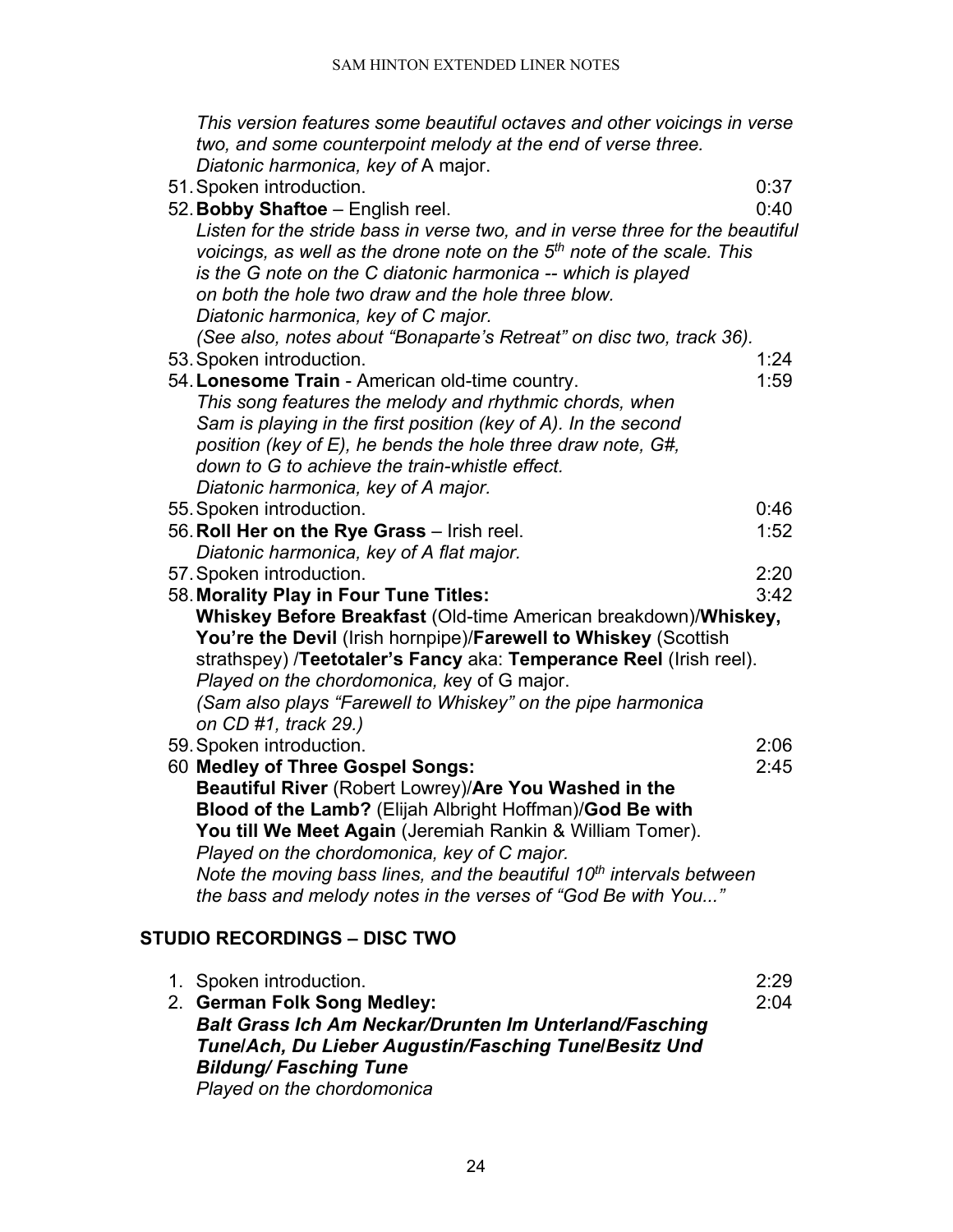*Note the beautiful counterpoint melody in "Besitz Und Bildung." Key of G major.*

| 3. Spoken introduction.                                                                      | 0:08 |
|----------------------------------------------------------------------------------------------|------|
| 4. Ach, Du Lieber Augustin - German folksong.                                                | 0:55 |
| This rendition has Sam's great stride harmonica playing, with the bass,                      |      |
| chord and melody (also see "Haste to the Wedding", disc 2, track 14.                         |      |
| Key of D major.                                                                              |      |
| 5. Spoken introduction.                                                                      | 0:10 |
| 6. Bantry Bay - Irish hornpipe. Played on the chordomonica.                                  | 1:08 |
| Diatonic harmonica, key of G major.                                                          |      |
| 7. Spoken introduction.                                                                      | 2:48 |
| 8. Merry-Go-Round Medley:                                                                    | 8:48 |
| Turkey in the Straw (American Reel)/Irish Washerwoman                                        |      |
| (Irish double jig)/The Sidewalks of New York (Lawlor/Blake)/                                 |      |
| <b>Animal Fair (American folksong)/Ten Little Indians (Old-time</b>                          |      |
| American breakdown)/Alouette (French folksong)/Bonaparte's                                   |      |
| Retreat (American reel)/Turkey in the Straw (American Reel).                                 |      |
| Played on two pipe harmonicas – all the songs are in the key of G major                      |      |
| pipe harmonica, except for "Animal Fair," which is played on the C major                     |      |
| pipe harmonica. (Also see the chart for the pipe harmonica tunings, disc 1,<br>$track 28$ ). |      |

# <span id="page-24-0"></span>**LIVE RECORDINGS**

| 9. Spoken introduction to concert recordings.                              | 0:43 |
|----------------------------------------------------------------------------|------|
| 10. Spoken introduction.                                                   | 4:37 |
| 11. Spoken introduction from 1977 concert.                                 | 0:52 |
| 12. Mr. Tunstall's Hoedown (Barker Tunstall)                               | 0:44 |
| Old-time American breakdown.                                               |      |
| Recorded Friday, April 22, 1977, San Diego Folk Festival,                  |      |
| Montezuma Hall, San Diego State University, San Diego, CA.                 |      |
| This performance features a moving bass and chords with the melody.        |      |
| Note the rapid 16th notes in the bass line of the second verse (as he also |      |
| does in the two versions of "Oh Dear, What Can the Matter Be", on disc 1,  |      |
| tracks $4 \& 5$ ).                                                         |      |
| Diatonic harmonica, key of C major.                                        |      |
|                                                                            |      |

Next is a series of songs *(tracks 13-28)* showing how Sam evolved his marvelous harmonica version of "Bonaparte's Retreat."

| 13. Spoken introduction from 1974 concert.                        | 0:23 |
|-------------------------------------------------------------------|------|
| 14. Haste to the Wedding - British Isles/American jig.            | 0:46 |
| Recorded Sunday, April 28, 1974, San Diego Folk Festival,         |      |
| San Diego State University, San Diego, CA.                        |      |
| This is the premier example of Sam's "stride bass" harmonica      |      |
| playing. The bass note is played with the left side of his mouth; |      |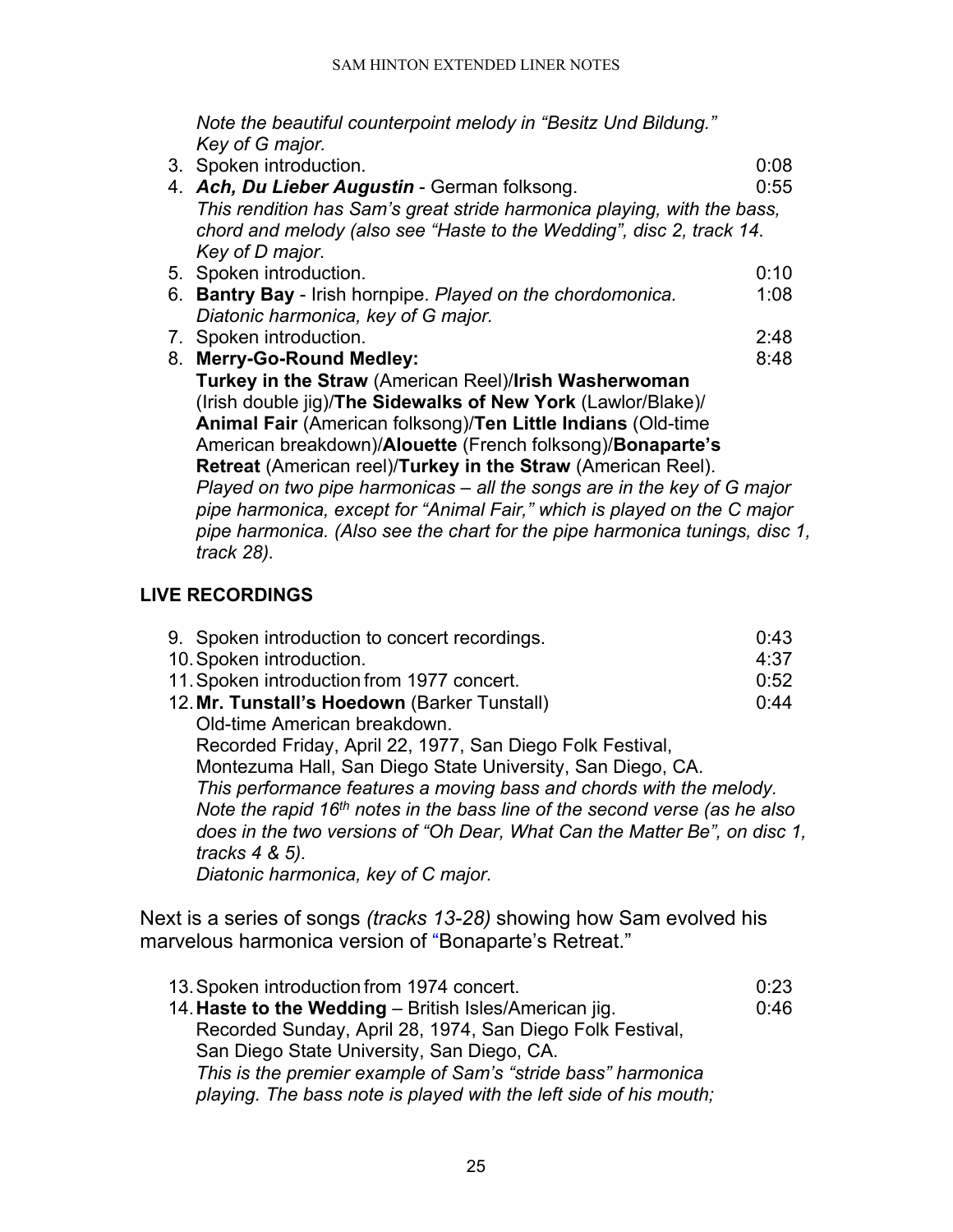| melody is played on the right side. His tongue is blocking the               |      |
|------------------------------------------------------------------------------|------|
| holes in the middle of the harmonica, separating the bass and                |      |
| the melody -- and he's playing the middle rhythm chords                      |      |
| on beats two and four of the measure, which sound when he                    |      |
| lifts his tongue. Note the powerful effect when he stops playing the bass in |      |
|                                                                              |      |
| the chorus and then brings it is again for the last verse. (Also see "Bobby  |      |
| Shaftoe" on disc 1, track 52).                                               |      |
| Diatonic harmonica, key of Eb major.                                         |      |
| 15. Fisher's Hornpipe - English/American hornpipe.                           | 0:50 |
| Recorded Sunday, April 28, 1974, San Diego Folk Festival,                    |      |
| San Diego State University, San Diego, CA.                                   |      |
| Played on the chordomonica, key of E major.                                  |      |
| This version features the melody, chords, and occasional counterpoint        |      |
| melody.                                                                      |      |
| (Sam also plays this song as a guitar and diatonic harmonica duet            |      |
| on disc two, track 39.)                                                      |      |
| 16. Spoken introduction from 1974 concert.                                   | 0:16 |
| 17. Swanee River (Stephen Foster) - American folksong.                       | 1:28 |
| Recorded Sunday, April 28, 1974, San Diego Folk Festival                     |      |
| San Diego State University, San Diego, CA.                                   |      |
| Played on the chordomonica, key of E major.                                  |      |
| (Sam also plays this song using two harmonicas, on disc two, track 59.)      |      |
| 18. Spoken introduction.                                                     | 1:03 |
| 19. The Eagle's Whistle (Fead an Iolair) - Irish march.                      | 0:24 |
| Recorded Thursday, April 26, 1979, San Diego Folk Festival,                  |      |
| Montezuma Hall, San Diego State University, San Diego, CA.                   |      |
| Played on the six-string guitar, in the key of C major.                      |      |
| 20. Spoken introduction from 1979 concert.                                   | 0:37 |
| 21. The Eagle's Whistle - Irish Iullaby.                                     | 1:54 |
| Recorded Sunday, May 6, 1973, San Diego Folk Festival,                       |      |
| Montezuma Hall, San Diego State University, San Diego, CA.                   |      |
| Unaccompanied vocal, key of D.                                               |      |
| 22. The Eagle's Whistle - Irish Iullaby.                                     | 2:15 |
| Recorded Thursday, October 11, 1984, San Diego Folk                          |      |
| Festival, Old Globe Theater, Balboa Park, San Diego, CA.                     |      |
| Vocal with guitar accompaniment, key of D.                                   |      |
| 23. Spoken introduction from 1975 concert.                                   | 0:21 |
| 24. The Eagle's Whistle - Irish March.                                       | 0:44 |
|                                                                              |      |
| Recorded Wednesday, April 16, 1975, San Diego Folk                           |      |
| Festival, Montezuma Hall, San Diego State University,                        |      |
| San Diego, CA.                                                               |      |
| Played on the pennywhistle, key of B flat major.                             |      |
| 25. Spoken introduction from 1974 concert.                                   | 0:21 |
| 26. Bonaparte's Retreat - American reel, Version one.                        | 0:59 |
| Recorded Thursday, April 26, 1974, San Diego Folk Festival,                  |      |
| San Diego State University, San Diego, CA.                                   |      |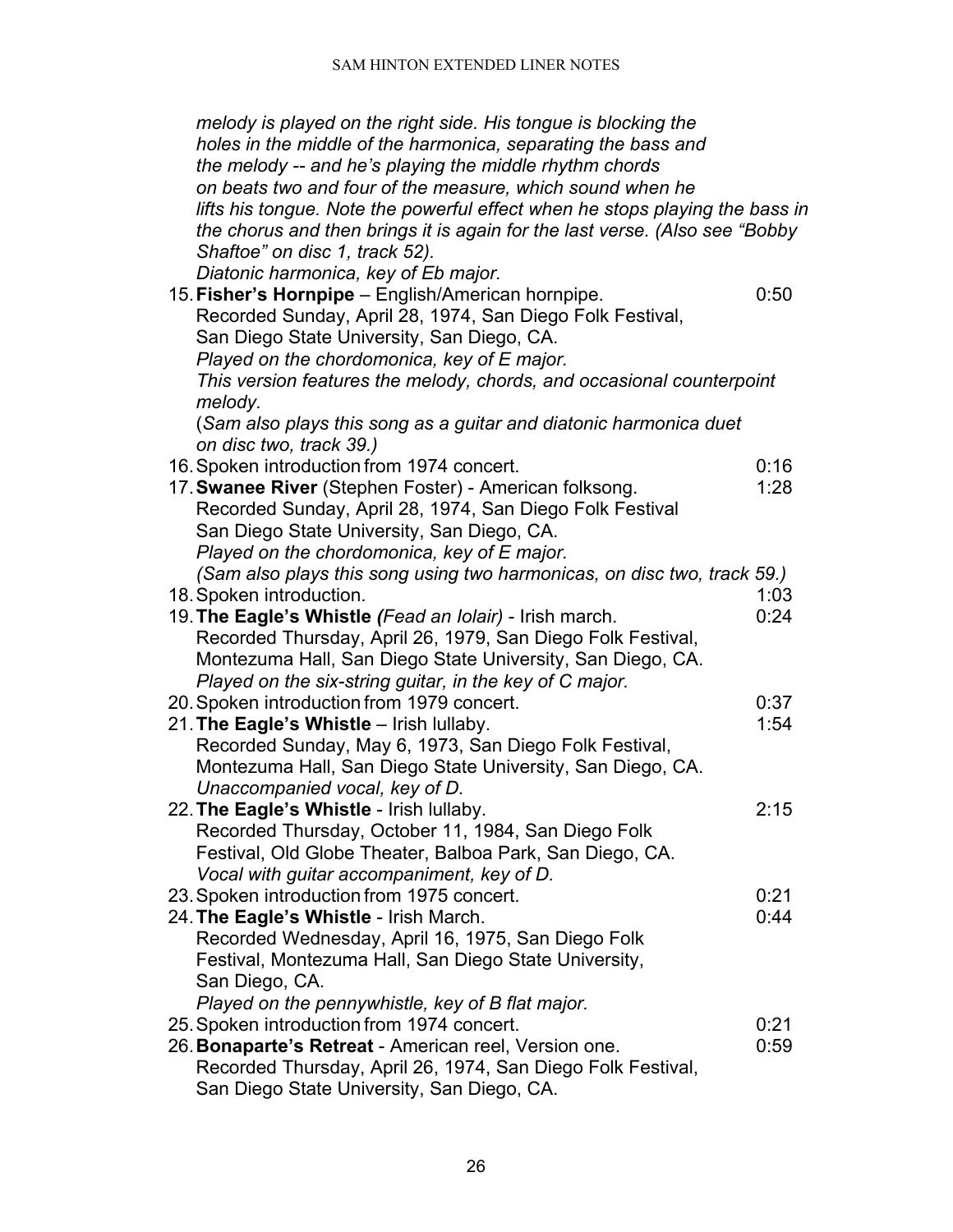*This performance features melody, rhythmic chords and, in the first and third verses, examples of Sam's "drone note" invention. The drone note is achieved by tongue blocking the middle holes on the diatonic harmonica, while playing the 5th note of the scale on the low end -- on both the hole two draw note and the hole three blow note -- all while playing the melody on the right side of his mouth. The first and last verses have the melody mainly played with the 5th note drone, but also features a beautiful low sixth interval with the 3rd of the scale as the low note and the higher first note of the scale, which is played in between the fifth intervals with the lower 5th note of the scale with the higher 2nd note of the scale. This has the effect of baroque style trumpet voicings that were also used by the late jazz pianist Vince Guaraldi for the main melody of his famous composition "Linus & Lucy". Also listen for the beautiful counterpoint melody and voicings in the second verse. Sam's subtle yet*  powerful breathing technique pulses throughout this piece. *Diatonic harmonica, key of Eb major.*

## **Chart for the Standard Ten-Hole Diatonic Harmonica in the Key of E flat Major:**

| Hole # |   | ◠         | ≏<br>v    |    | a      | 6         |    | Ω | Ω<br>J    | 10 |
|--------|---|-----------|-----------|----|--------|-----------|----|---|-----------|----|
| blow   |   |           | <u>Bb</u> | Eb | ⌒<br>ت | <b>Bb</b> | Eb | G | <b>Bb</b> |    |
|        | b |           |           |    |        |           |    |   |           |    |
| draw   |   | <u>Bb</u> |           |    | Ab     |           |    |   |           |    |

**Chart for the Standard Ten-Hole Diatonic Harmonica in the Key of C Major for reference:**

| Hole # | я | - | $\boldsymbol{\Lambda}$ | ► | 6 |   | О | 9 |  |
|--------|---|---|------------------------|---|---|---|---|---|--|
| blow   |   | ⋍ | С                      | F | G | ⌒ | F | Э |  |
| draw   |   | D |                        |   |   |   |   |   |  |

27.**Bonaparte's Retreat** – Version two. 0:52 Recorded Wednesday, April 16, 1975, San Diego Folk Festival, Montezuma Hall, San Diego State University, San Diego, CA.

*This version has the same structure as the previous version, and it has slightly different variations. Note the low bass note at the beginning of the*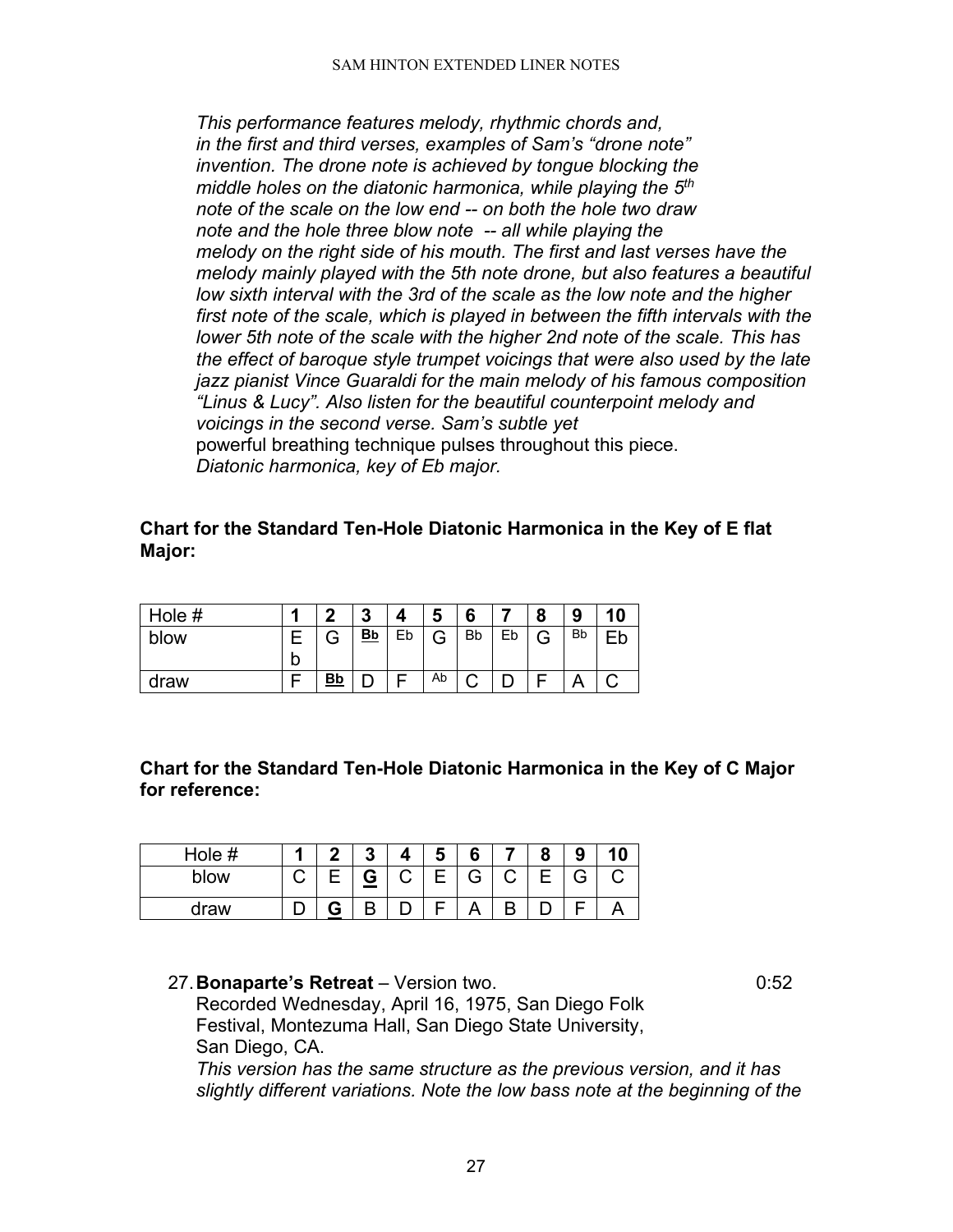*chorus, showing how Sam varies his pieces in different ways each time ho plays them.*

*Diatonic harmonica, key of C# major.*

### **Here is a chart for the standard diatonic harmonica in the key of C#, as played here:**

| Hole # |    | כי        | 3         | 4         | 5      | 6         |        | 8  | 9  | 10        |
|--------|----|-----------|-----------|-----------|--------|-----------|--------|----|----|-----------|
| blow   | C# | F         | <u>Ab</u> | <b>C#</b> |        | Ab        | C#     | F  | Ab | C#        |
| draw   | Eb | <u>Ab</u> | С         | Eb        | G<br>b | <b>Bb</b> | ⌒<br>U | Eb | b  | <b>Bb</b> |

## 28.**Bonaparte's Retreat -** Version three. 0:53

Recorded Sunday, March 8, 1987, Backdoor Coffee House, San Diego State University, San Diego, CA. *This version has the same basic structure as the previous two, except for the addition of a moving bass line in the third verse, and adding an extra verse at the end.*

*Diatonic harmonica, key of A major.* 

Here is a chart for the standard diatonic harmonica in the key of A, as played here:

| Hole # | o      | 3      |   | 5 | 6  |        | 8 | 9 |    |
|--------|--------|--------|---|---|----|--------|---|---|----|
| blow   | #      | E      |   | # | Е  |        | # | Ε |    |
| draw   | E<br>= | G<br># | B |   | 77 | G<br># | B |   | F# |

29.Spoken introduction. 0:12 30. **Texas Gales** - Old-time American breakdown. Recorded Thursday, April 20, 1972, San Diego Folk Festival, Montezuma Hall, San Diego State University, San Diego, CA. *Played on the chordomonica, key of C major.*

# <span id="page-27-0"></span>**LIVE HARMONICA AND GUITAR DUETS**

31. About playing guitar and harmonica at the same time. 1:03 32. Spoken introduction. **1:04** 33.Spoken introduction from 1975 concert. 0:35 34.**Arkansas Traveler** - American reel. 3:37 Recorded Wednesday, April 16, 1975, San Diego Folk Festival, Montezuma Hall, San Diego State University,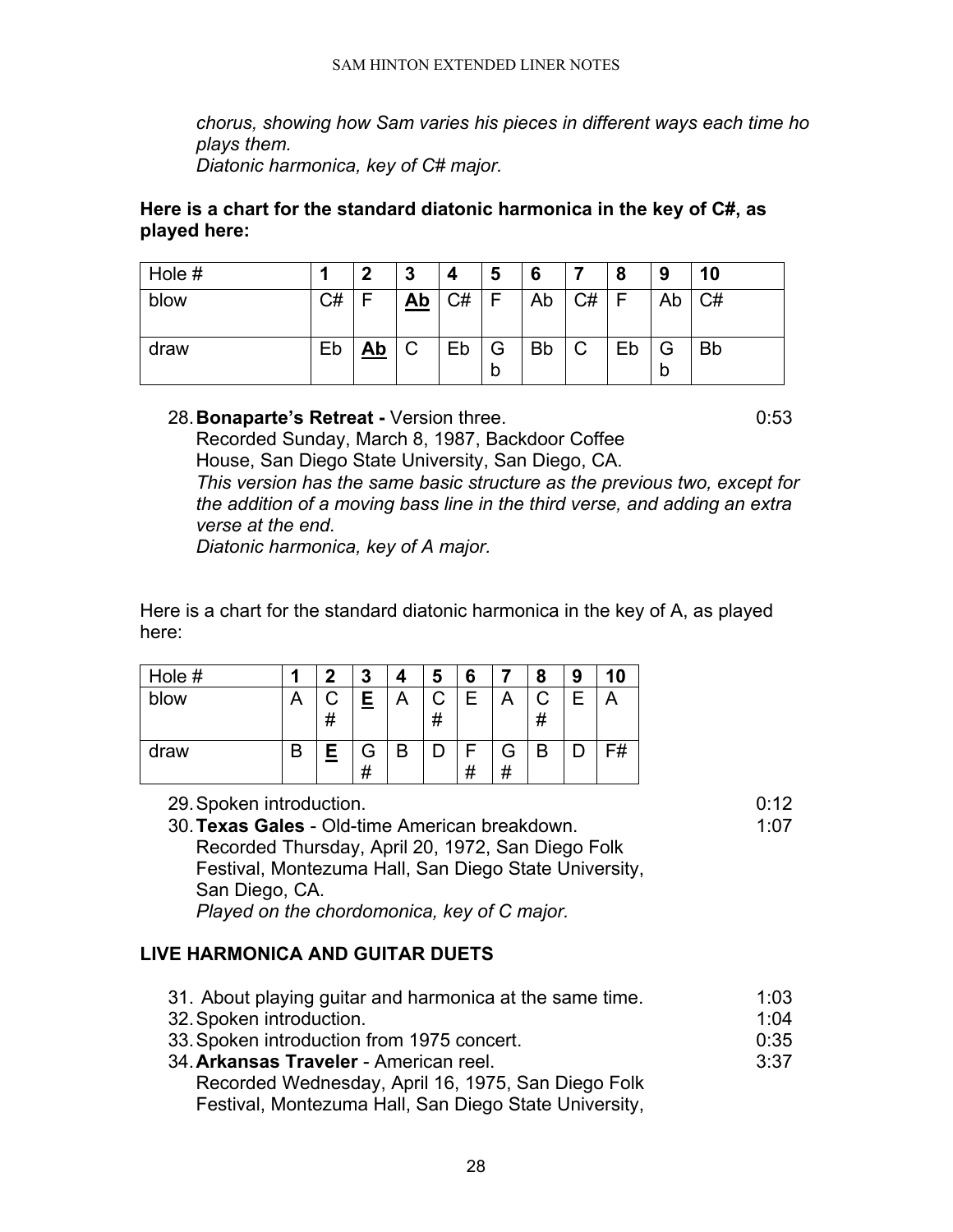| San Diego, CA.                                                                                                           |      |
|--------------------------------------------------------------------------------------------------------------------------|------|
| Played on the piccolo diatonic harmonica, with guitar                                                                    |      |
| accompaniment and vocal the key of C major.                                                                              |      |
| Key of C major.                                                                                                          |      |
| 35. Arkansas Traveler - American reel.                                                                                   | 0:45 |
| Recorded Sunday, May 6, 1973, San Diego Folk                                                                             |      |
| Festival, Peterson's Gymnasium, San Diego State                                                                          |      |
| University, San Diego, CA.                                                                                               |      |
| Played on the piccolo diatonic harmonica, with quitar                                                                    |      |
| Accompaniment and vocal the key of G major.                                                                              |      |
| 36. Hog on the Mountain - American reel.                                                                                 | 1:39 |
| Recorded Saturday, May 13, 1967, San Diego Folk                                                                          |      |
| Festival, Montezuma Hall, San Diego State University,                                                                    |      |
| San Diego, CA.                                                                                                           |      |
| Played on the piccolo diatonic harmonica, with guitar                                                                    |      |
| Accompaniment in the key of C major, capoed up                                                                           |      |
| five frets to sound in the key of F.                                                                                     |      |
| 37. Chicken Reel - American reel.                                                                                        | 0:43 |
| Recorded Friday, April 22, 1977, San Diego Folk Festival,                                                                |      |
| Montezuma Hall, San Diego State University, San Diego, CA                                                                |      |
| Played on the piccolo diatonic harmonica, with quitar                                                                    |      |
| accompaniment, in the key of F major, with the guitar fingered in the key                                                |      |
| of C major and capoed up five frets to sound in the key of F.                                                            |      |
| 38. The Downfall of Paris (Ceimsios Parais) - Irish set dance.                                                           | 1:26 |
| Recorded Thursday, April 26, 1979, San Diego Folk                                                                        |      |
| Festival, Montezuma Hall, San Diego State University,                                                                    |      |
| San Diego, CA.                                                                                                           |      |
| Played on the piccolo diatonic harmonica with guitar accompaniment in                                                    |      |
| the key of C major.                                                                                                      |      |
| (Sam also plays this song on the diatonic harmonica on disc one, track 7.)                                               |      |
| 39. Fisher's Hornpipe - English/American.                                                                                | 0:41 |
| Recorded Wednesday, October 10, 1984, song-swap, San                                                                     |      |
| Diego State University, San Diego, CA.                                                                                   |      |
| Played on the piccolo diatonic harmonica, with guitar accompaniment, in                                                  |      |
| the key of E major, with the guitar fingered in the key of C major and<br>capoed up five frets to sound in the key of E. |      |
| (Sam also plays this song on the chordomonica on disc two, song 15.)                                                     |      |
| 40. Spoken introduction.                                                                                                 | 0:21 |
|                                                                                                                          |      |
|                                                                                                                          |      |

# <span id="page-28-0"></span>**LA PALOMA THEATER CONCERT, SAN DIEGO, CALIFORNIA, DECEMBER 1985**

| 41. About playing counterpoint melodies on the harmonica. | 0:33 |
|-----------------------------------------------------------|------|
| 42. Spoken introduction from 1985 concert.                | 0:23 |
| 43. Simple Gifts - American Shaker hymn.                  | 1:21 |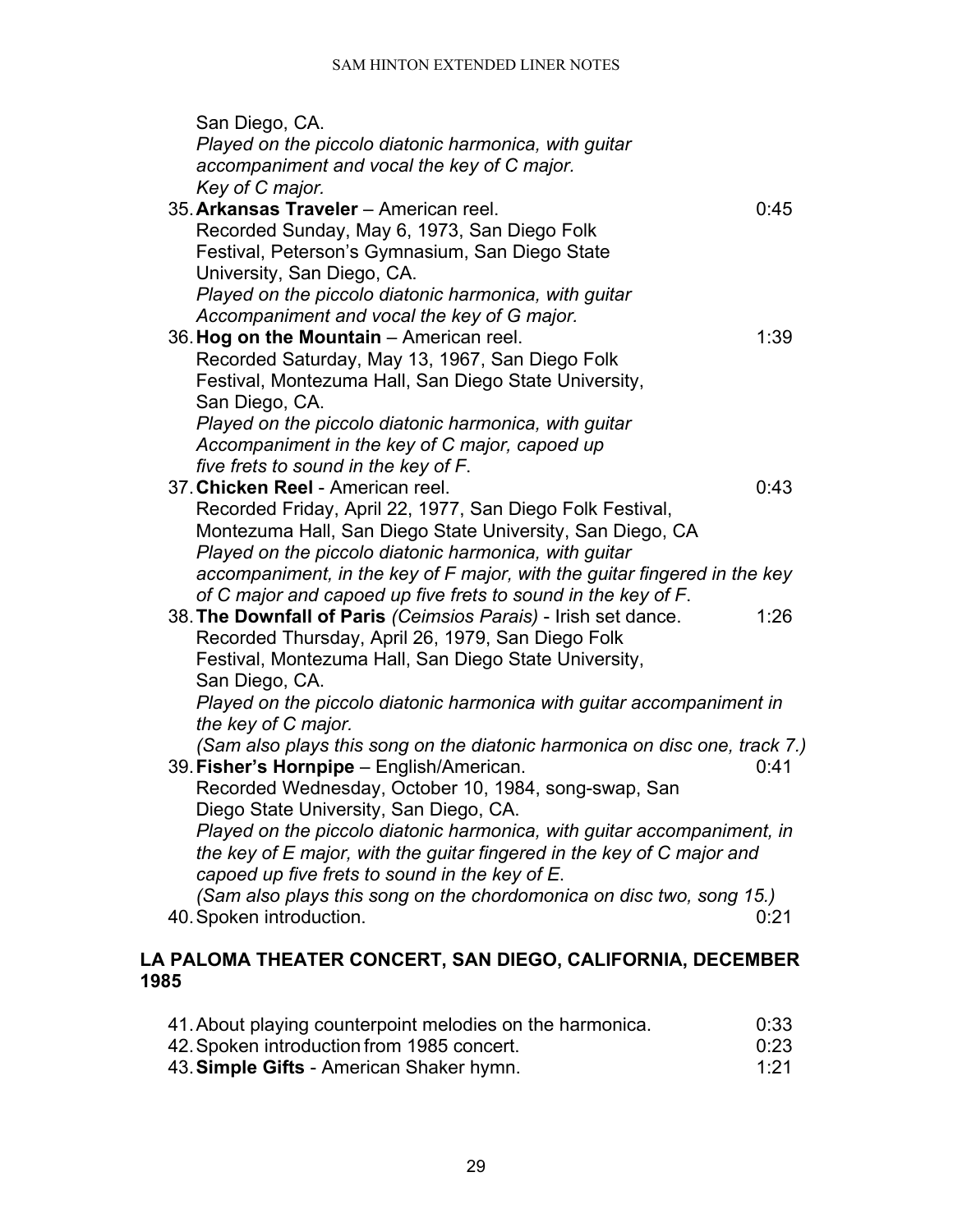| This performance features some "stride bass" harmonica playing on the<br>melody with bass and chords in the first and third verses, and Sam's<br>beautiful invention of using counterpoint melody – played here in the<br>second verse of the second verse.<br>Diatonic harmonica, key of B major. |              |
|----------------------------------------------------------------------------------------------------------------------------------------------------------------------------------------------------------------------------------------------------------------------------------------------------|--------------|
| 44. Spoken introduction from 1985 concert.                                                                                                                                                                                                                                                         | 0:36         |
| 45. Champion of the Seas (Harvest Home)                                                                                                                                                                                                                                                            | 0:49         |
| British Isles/ American hornpipe.                                                                                                                                                                                                                                                                  |              |
| Played on the pennywhistle, key of Bb major.                                                                                                                                                                                                                                                       |              |
| (Sam plays this song on the diatonic harmonica on disc one, track 42.)                                                                                                                                                                                                                             |              |
| 46. Spoken introduction from 1985 concert.<br>47. Old Christmas - Old-time American breakdown.                                                                                                                                                                                                     | 0:59<br>0:47 |
| Played on the pennywhistle, on a whistle in the key of B major,                                                                                                                                                                                                                                    |              |
| and in the key of F# mixolydian mode (with the seventh note of                                                                                                                                                                                                                                     |              |
| the scale flatted.) This is much like playing a B major diatonic harmonica                                                                                                                                                                                                                         |              |
| in the key of F# (or, similarly, like playing a C major diatonic harmonica in                                                                                                                                                                                                                      |              |
| the key of G).                                                                                                                                                                                                                                                                                     |              |
| 48. Spoken introduction from 1985 concert.<br>49. Christmas Eve - Irish air.                                                                                                                                                                                                                       | 0:22<br>0:56 |
| Played on a homemade flute Sam made from a stick of bamboo, in the                                                                                                                                                                                                                                 |              |
| key of Ab major.                                                                                                                                                                                                                                                                                   |              |
| 50. Spoken introduction.                                                                                                                                                                                                                                                                           | 1:14         |
|                                                                                                                                                                                                                                                                                                    |              |
| LIVE PERFORMANCES OF SIMULTANEOUS SOLO WHISTLING AND<br><b>HUMMING</b>                                                                                                                                                                                                                             |              |
|                                                                                                                                                                                                                                                                                                    |              |
| 51. Freres Jacques Round - French folksong.                                                                                                                                                                                                                                                        | 0:43         |
| Recorded Thursday, April 22, 1982, San Diego Folk                                                                                                                                                                                                                                                  |              |
| Festival, Montezuma Hall, San Diego State University,                                                                                                                                                                                                                                              |              |
| San Diego, CA.                                                                                                                                                                                                                                                                                     |              |
| Sam hums one part of the round while simultaneously                                                                                                                                                                                                                                                |              |
| whistling the other, in the key of C# major.<br>52. Spoken introduction from 1973 concert.                                                                                                                                                                                                         | 0:50         |
| 53. Yankee Doodle/Dixie - American folksongs.                                                                                                                                                                                                                                                      | 0:17         |
| Recorded Sunday, May 6, 1973, San Diego Folk Festival,                                                                                                                                                                                                                                             |              |
| Montezuma Hall, San Diego State University, San Diego, CA.                                                                                                                                                                                                                                         |              |
| Sam hums one American folksong while simultaneously                                                                                                                                                                                                                                                |              |
| whistling the other, in the key of A major.                                                                                                                                                                                                                                                        |              |
| "MAJOR BOWES ORIGINAL AMATUER HOUR" LIVE RADIO BROADCAST                                                                                                                                                                                                                                           |              |

# <span id="page-29-1"></span><span id="page-29-0"></span>**THURSDAY, FEBRUARY 18, 1937, NEW YORK, NEW YORK**

| 54. About touring with the Major Bowes Units.                 | 1:55 |
|---------------------------------------------------------------|------|
| 55. Spoken introduction.                                      | 2:46 |
| 56. Conversation from 1937 broadcast.                         | 1.18 |
| 57. Twelfth Street Rag (Edward L. Bowman) /Polly Wolly Doodle | 0:53 |
|                                                               |      |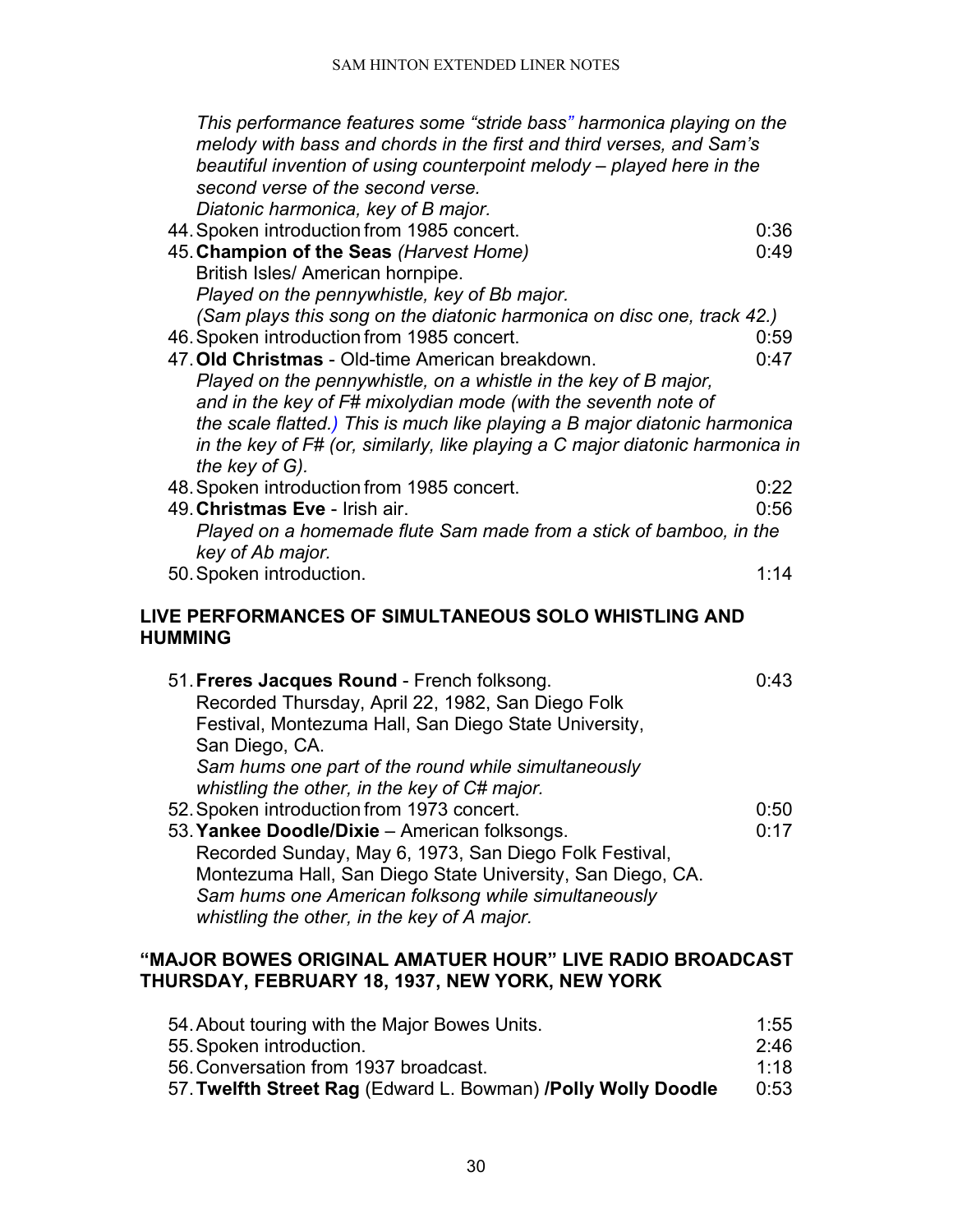*Played on the diatonic harmonica in the key of C major, with Sam's own accordion accompaniment, as well as piano accompaniment. Key of C major.*

- 58.Conversation from 1937 broadcast. 0:13 59.**Swanee River** (Stephen Foster) 1:04 *Played using two diatonic harmonicas in the keys of C major and F major, with piano accompaniment. This is the first recorded example of Sam's "stride bass" harmonica playing, where he is playing the bass, rhythm chord, and melody at the same time. (Sam also plays this on the chordomonica on disc two, track 17.)* 60.Conversation from 1937 broadcast. 0:18 61.*La Paloma* (Sebastian de Iradier y Salaverri) 0:52 *Played on the ukelin with piano accompaniment, in the key of C major.* 62.Conversation from 1937 broadcast. 0:58 63.**Nola** (Felix Arndt) 1:09
- *Played on the pennywhistle with piano accompaniment, in the key of F major.*  64.Conversation from 1937 broadcast. 0:26

# <span id="page-30-0"></span>**BONUS TRACKS & LIFE STORIES**

# **Bonus tracks:**

- *1. Muleskinner Blues* (vodals & harmonica)
- 2. *Eagle's Whistle* (vocals & guitar) from 1963
- 3. Introduction (to Bonaparte's Retreat) from 1963
- 4. *Bonaparte's Retreat* (harmonica) from 1963
- 5. *Hog On the Mountain* (harmonica and guitar)
- **6. Hog On the Mountain** (harmonica and guitar)
- 7. *Harvest Home/ Off to California* (on pennywhistle) [even though he says the second song is "Whiskey You're The Devil"]
- **8.** *Temperance Reel* (on the chordomonica) at the San Diego Folk Festival on April 25, 1975, when Sam was the MC for the Sunday morning concert
- 9. **Going On the Mountain** (aka *Sowiing On the Mountain*) from the Lou Curtiss Collection

# **Life Stories:**

- 1. Sam's Grandfather (5:09)
- 2. Sam's Family (3:18)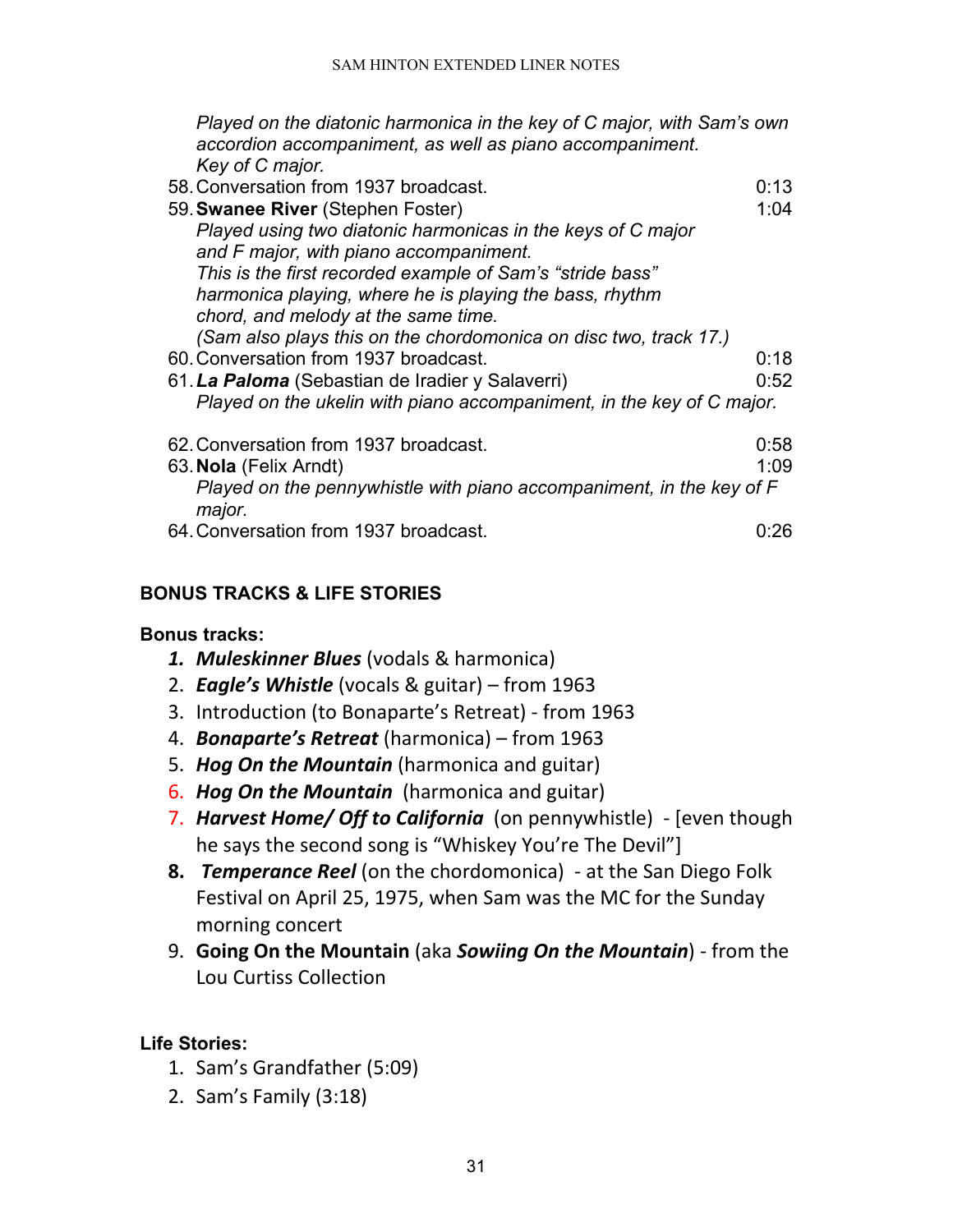- 3. Tulsa in 1923/Jenkins Music Store (2:43)
- 4. The Strand Theatre (3:14)
- 5. Sam's Washburn Guitar (1:44)
- 6. Harmonica Player First (1:08)
- 7. Irish musician and song collector Chief O'Neil (4:36)

# <span id="page-31-0"></span>**CREDITS**

Produced by George Winston and Adam Miller

Studio Tracks Recorded by Dan de la Isla at DLI Productions in Pacific Beach, California.

\* \* \*

Mixed and Mastered by Howard Johnston, assisted by Justin Lieberman, Jon Meyer, Colin Gradek, and Matt Silveira.

Photography by Peter Figen.

CD Graphic Design by [Ivan Stiles, Graphic Design & Illustration.](http://www.ivanstiles.com/)

CD Manufactured by Mediameld, Ltd.

Liner notes by Adam Miller with technical assistance by George Winston. Editorial assistance by Chris Orrall

[www.Samhinton.org/harmonica](http://www.samhinton.org/harmonica)

# **Special Thanks to:**

Lou and Virginia Curtiss at Folk Arts Rare Records, Rick Epping at Hohner Harmonicas for all his wonderful help, information and inspiration; and to Anneliese Jones and everyone at Hohner Harmonicas for the speedy repairs on Sam's *chordomonicas*; Pearl Wolfe, Bill Goldsmith, Albert C. Fisher, Joe Hickerson, Peter Figen, Leslie Hinton, Leanne Hinton, Matt Hinton, Curt Bouterse, Howard and Roz Larman, Keith Aran, Cham-Ber Huang, Belinda Au, Corrina Burnley, Cathy Econom, Gail Korich, Jennifer Gallacher, Cathleen Taylor-Shultes, Kelly Ann Carnahan, Ivan Stiles, Chris Orrall, Marcia Wolfe, Karen Gebarski; and everyone at KPBS, San Diego State University: Pat Finn, Doug Myrland, Dan Erwin, Michael Gerdez, Xavier Vasquez, and Stephen Saunders.

\* \* \*

# <span id="page-31-1"></span>**DISCOGRAPHY**

# **SAM HINTON DISCOGRAPHY**

# **IN PRINT:**

Bear Family Records BCD 16383 AH (Germany) The Library of Congress Session (1947)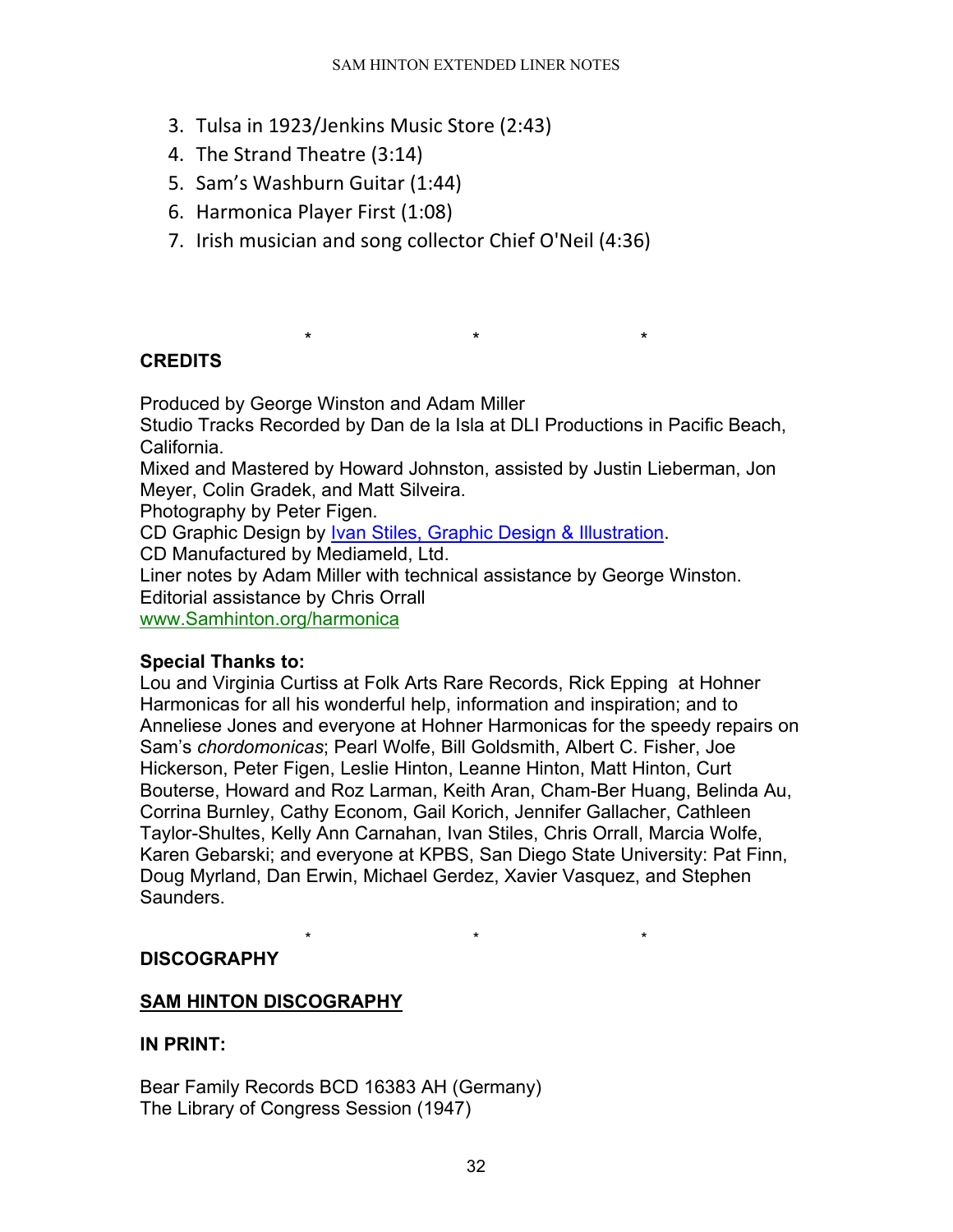#### SAM HINTON EXTENDED LINER NOTES

http://www.bear-family.de/

Smithsonian/Folkways Records FA-2400 *The Song of Men* (1961) <http://www.folkways.si.edu/>

Smithsonian/Folkways Records FA-7530 *Whoever Shall Have Some Good Peanuts* (1961) Traditional folk songs for children http://www.folkways.si.edu/

Smithsonian/Folkways Records FA-2401 *The Wandering Folksong* (1967) <http://www.folkways.si.edu/>

Smithsonian/Folkways Records FA-7548 *I'll Sing You A Story* (1972) Traditional folk songs for children <http://www.folkways.si.edu/>

Sam Hinton Enterprises G-1 *From an East Texas Childhood* (1986) Folk songs Sam learned in East Texas before 1935 [www.samhinton.org](http://www.samhinton.org/)

Sam Hinton Enterprises C-1 *Of Frogs and Dogs and Such* (1991) Songs kids like! [www.samhinton.org](http://www.samhinton.org/)

Sam Hinton Enterprises G-2 *'Tis the Season* (1992) Traditional songs of the Winter Holidays [www.samhinton.org](http://www.samhinton.org/)

Sam Hinton Enterprises *Midwinter Holiday Concert* (1992) Live holiday concert featuring Sam and Johnny Walker [www.samhinton.org](http://www.samhinton.org/)

Bowmar 1711 *Folksongs of California and the Old West* (1951)

Decca DL-8108 *Singing Across the Land* (1955)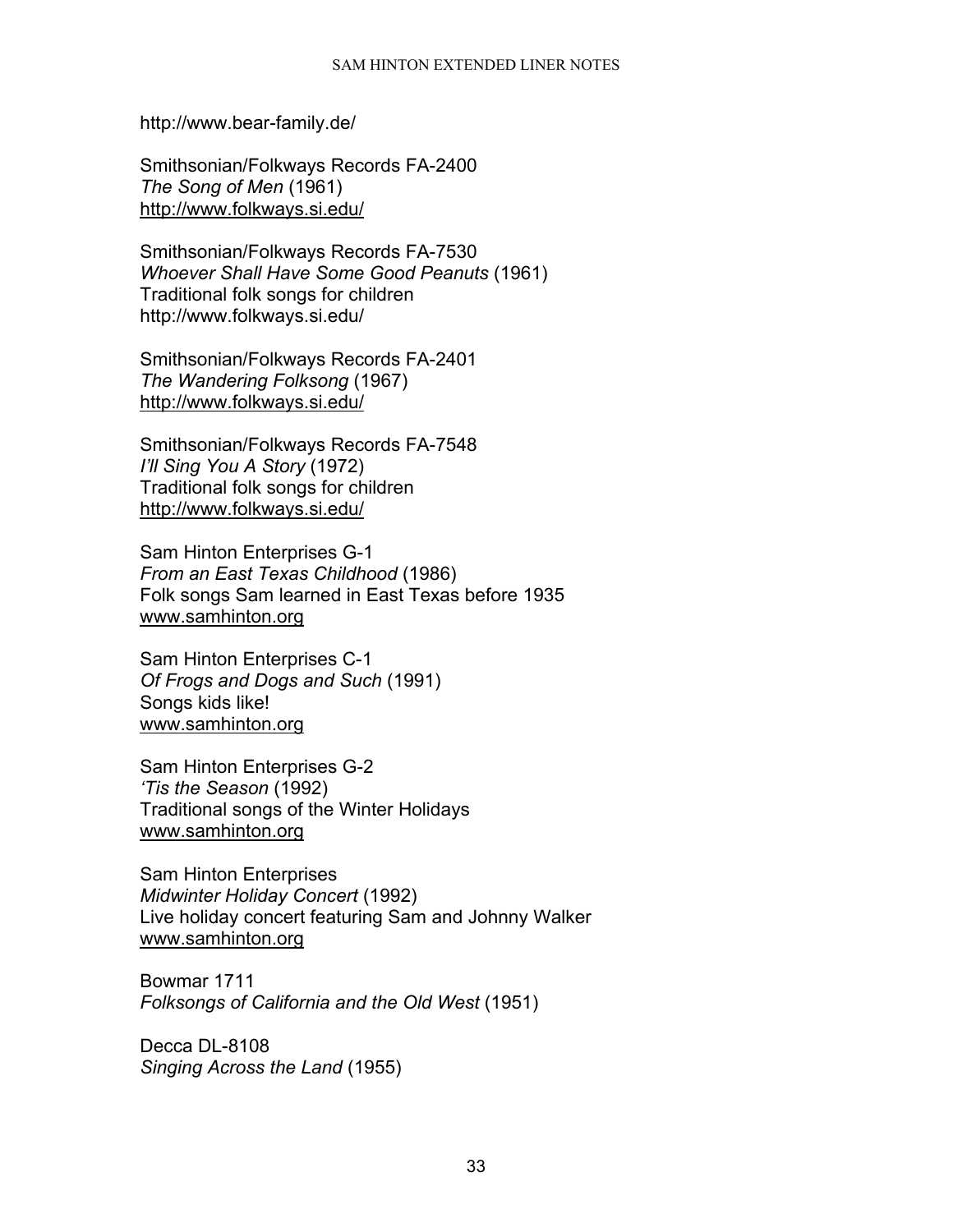Decca DL-8418 *A Family Tree of Folksongs* (1956)

Decca DL-8579 *The Real McCoy* (1957)

RCA Victor 6070 *How the West Was Won* (1960) Sam sings eight songs

Vanguard VRS 9144 *The 1963 Newport Folk Festival, Volume One* Sam sings one song

Vanguard VRS 9148 *The 1963 Newport Folk Festival, Volume Two* Sam sings three songs

Time-Life Publishers *The Life History of the United States – The Sounds of History (1963) Record One: The New World Pre-history – 1774* (Sam sings one song with Salli Terry)

Philo 1028 *Good Time Music* (1972) 1962 National Folk Festival at Wolftrap Farm National Park, Virginia

Public Radio Station KPBS 101 *San Diego Folk Festival 1974* Sam plays four songs on harmonica and *chordomonica*

National Geographic Society, American Adventure Series. *Cowboy Songs* (1976) Sam sings three songs

*1949 (released 1950)* Recorded 16 songs for ABC Eagle Records in Los Angeles, California

ABC 230 (Re-issued as Columbia Records 38929 in 1950) Old Man Atom Long John

"Old Man Atom" has been re-issued on Bear Family Records (Germany) BCD 16065 "Atomic Platters: Cold War Music from the Golden Age of Homeland Security."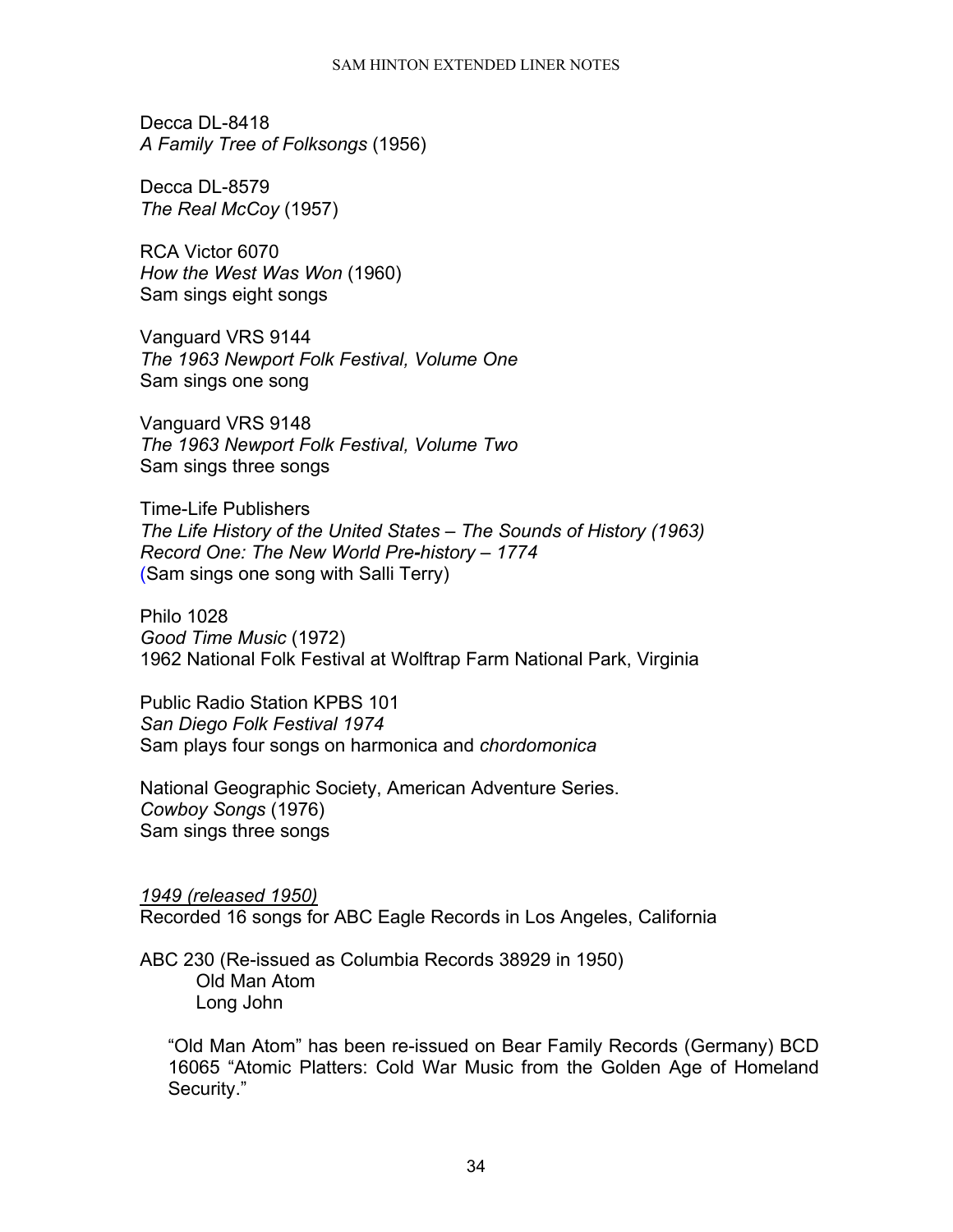# ABC 231

This Morning This Evening So Soon Old Blue

## ABC 232

Beer for the Privates When We Gonna Marry / There Was An Old Soldier

## ABC 233

Barnyard Song Three Foolish Piglets

## ABC 234

Night Herding Song Goodbye, Old Paint

## ABC 235

Frankie and Johnnie Gambler's Blues / Our Goodman

# ABC 236

Groundhog Boll Weevil

### *1952*

**The Barnyard Song**, Decca K-79, Children's Series 78 & 45 rpm, 3 songs

Three Little Pigs The Barnyard Song Crawdad Song

# *1953*

**Country Critters,** Decca K-125, Children's Series 78, 4 songs Later reissued as 45 rpm record, Decca L-6544

> Crow Song Tune the Old Cow Died On Twenty Froggies Night Owls (by Sam Hinton)

# *1954*

**The Frog Song**, Decca Children's Series L-222, Children's Series 78, 4 songs Later reissued as 45 rpm record Decca 9-88135

The Frog Song The Green Leaves Grew Around